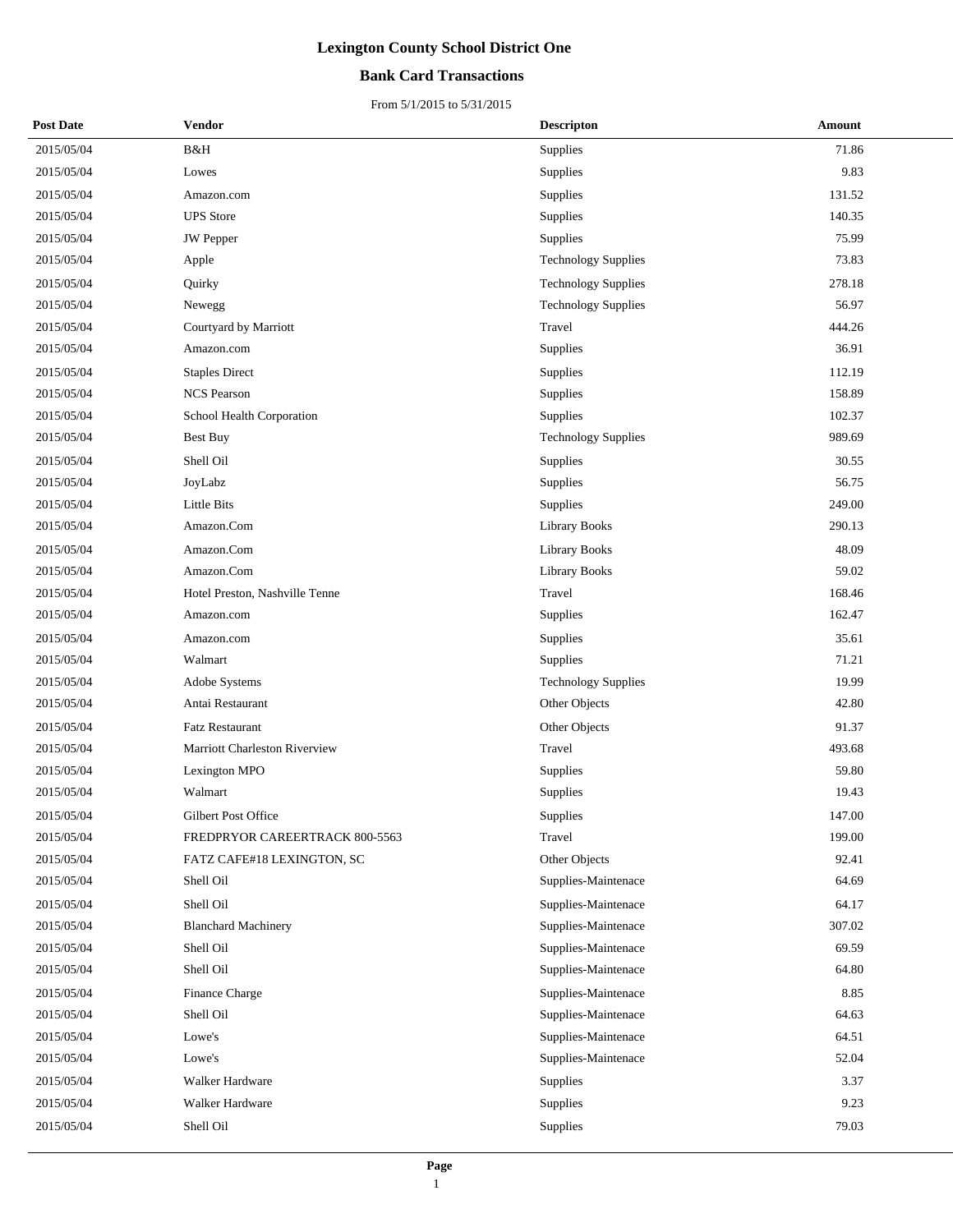## **Bank Card Transactions**

| <b>Post Date</b> | Vendor                    | <b>Descripton</b>     | Amount |
|------------------|---------------------------|-----------------------|--------|
| 2015/05/04       | A-Z Lawnmower parts       | Supplies              | 64.67  |
| 2015/05/04       | Walker Hardware           | Supplies              | 10.76  |
| 2015/05/04       | Price's Country Store     | Supplies              | 49.99  |
| 2015/05/04       | Walker Hardware           | Supplies              | 9.44   |
| 2015/05/04       | Shell Oil                 | Supplies              | 38.50  |
| 2015/05/04       | Lowe's                    | Supplies              | 101.47 |
| 2015/05/04       | Three Fountains Ace Hdwe. | Supplies              | 19.68  |
| 2015/05/04       | <b>Corner Pantry</b>      | Supplies              | 45.00  |
| 2015/05/04       | Lowe's                    | Supplies              | 158.81 |
| 2015/05/04       | Quick Serve               | Supplies              | 28.01  |
| 2015/05/04       | Lowe's                    | Supplies              | 50.81  |
| 2015/05/04       | Wingard's Nursery         | Supplies              | 64.19  |
| 2015/05/04       | Shell                     | Supplies              | 50.00  |
| 2015/05/04       | Lowes                     | Supplies              | 150.40 |
| 2015/05/04       | Derricks Service Center   | Supplies              | 27.00  |
| 2015/05/04       | Ed Smith Lumber           | Supplies              | 6.72   |
| 2015/05/04       | Murphy Express            | Supplies              | 20.60  |
| 2015/05/04       | Lowe's                    | Supplies              | 697.60 |
| 2015/05/04       | Murphy Express            | Supplies              | 20.19  |
| 2015/05/04       | Lowe's                    | Supplies              | 17.09  |
| 2015/05/04       | Lowe's                    | Supplies              | 38.48  |
| 2015/05/04       | Lowe's                    | Supplies              | 48.28  |
| 2015/05/04       | Afinia.com                | Technology Supplies   | 304.91 |
| 2015/05/04       | <b>OVERLIMIT CHARGE</b>   | Travel                | 21.70  |
| 2015/05/04       | <b>ENTERPRISE</b>         | Travel                | 351.12 |
| 2015/05/04       | USC NURSE WORKSHOP        | Travel                | 130.00 |
| 2015/05/04       | <b>ENTERPRISE</b>         | Travel                | 351.12 |
| 2015/05/04       | <b>ENTERPRISE</b>         | Travel                | 351.12 |
| 2015/05/04       | <b>ENTERPRISE</b>         | Travel                | 85.10  |
| 2015/05/04       | <b>RACEWAY</b>            | Travel                | 17.70  |
| 2015/05/04       | <b>ENTERPRISE</b>         | Travel                | 468.16 |
| 2015/05/04       | Amazon.Com                | Supplies              | 107.00 |
| 2015/05/04       | Publix                    | Supplies              | 28.17  |
| 2015/05/04       | Wal Mart                  | Supplies              | 26.88  |
| 2015/05/04       | REI Greenwood Heinemann   | Inst Prog Improvement | 199.00 |
| 2015/05/04       | Sunoco                    | Supplies              | 58.50  |
| 2015/05/04       | Webstaurant Store         | Supplies              | 799.50 |
| 2015/05/04       | Lowe's                    | Supplies              | 28.57  |
| 2015/05/04       | Lowe's                    | Supplies              | 26.36  |
| 2015/05/04       | Lowe's                    | Supplies              | 28.62  |
| 2015/05/04       | <b>Brown Appliance</b>    | Supplies              | 23.70  |
| 2015/05/04       | Lowe's                    | Supplies              | 31.19  |
| 2015/05/04       | The Home Depot            | Supplies              | 22.57  |
| 2015/05/04       | Whaley Parts & Supply     | Supplies              | 219.23 |
| 2015/05/04       | Lowe's                    | Supplies              | 39.02  |
|                  |                           |                       |        |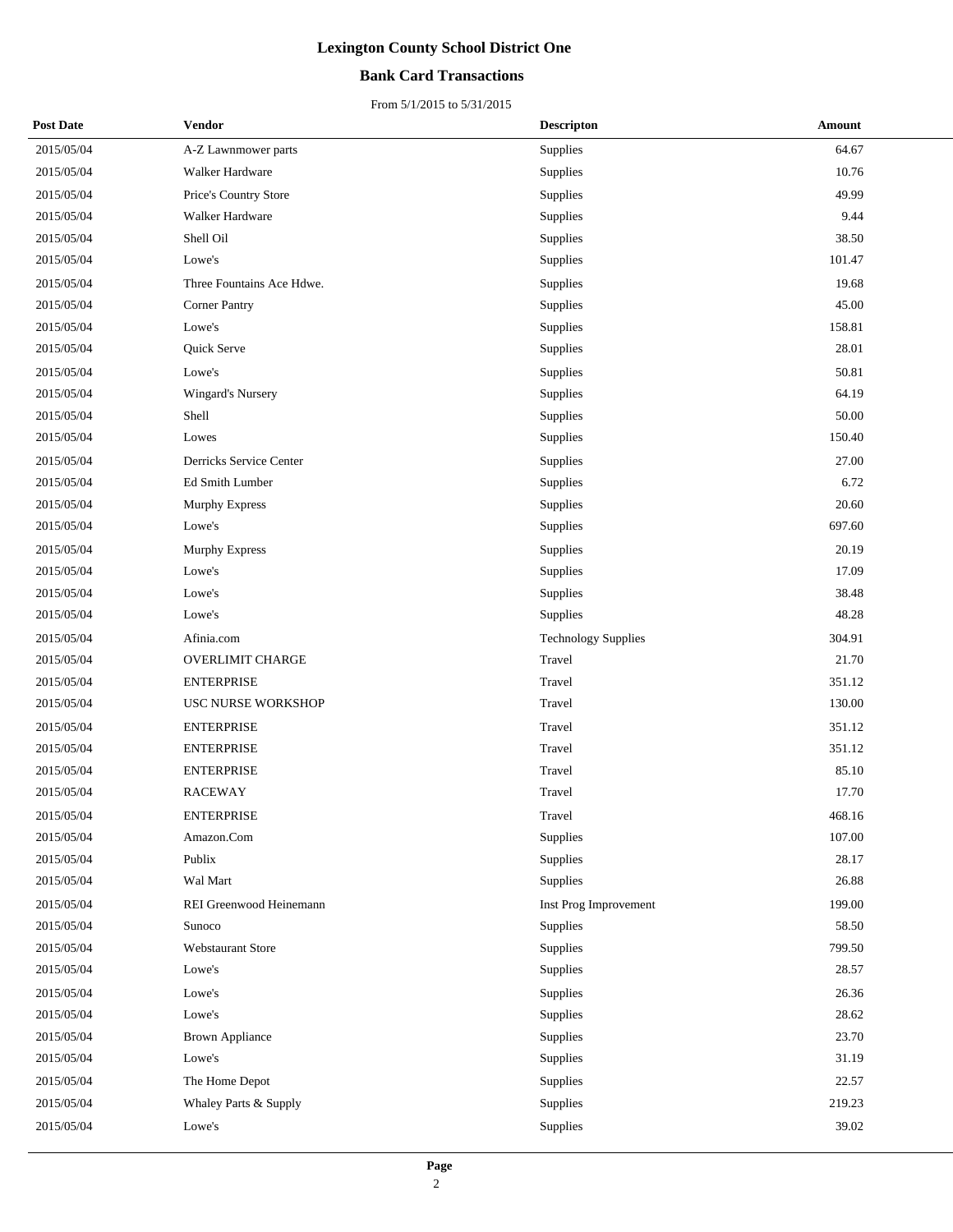## **Bank Card Transactions**

| <b>Post Date</b> | Vendor                           | <b>Descripton</b>  | Amount |
|------------------|----------------------------------|--------------------|--------|
| 2015/05/04       | Whaley Parts & Supply            | Supplies           | 68.52  |
| 2015/05/04       | Hobart                           | Supplies           | 432.40 |
| 2015/05/04       | Whaley Parts & Supply            | Supplies           | 24.00  |
| 2015/05/04       | <b>United Refrigeration</b>      | Supplies           | 99.53  |
| 2015/05/04       | Hobart                           | Supplies           | 456.54 |
| 2015/05/04       | Whaley Parts & Supply            | Supplies           | 49.24  |
| 2015/05/04       | Whaley Parts & Supply            | Supplies           | 65.87  |
| 2015/05/04       | Grainger                         | Supplies           | 7.19   |
| 2015/05/04       | City Electric                    | Supplies           | 34.24  |
| 2015/05/04       | Grainger                         | Supplies           | 33.42  |
| 2015/05/04       | Grainger                         | Supplies           | 33.42  |
| 2015/05/04       | CC Dickson Co                    | Supplies           | 22.18  |
| 2015/05/04       | CC Dickson Co                    | Supplies           | 92.20  |
| 2015/05/04       | Shumpert's IGA                   | Pupil Activity     | 34.35  |
| 2015/05/04       | Wayfair.com                      | Pupil Activity     | 50.94  |
| 2015/05/04       | Walmart.com                      | Pupil Activity     | 99.79  |
| 2015/05/04       | Amazon.com                       | Pupil Activity     | 70.68  |
| 2015/05/04       | <b>Hancock Fabrics</b>           | Pupil Activity     | 38.94  |
| 2015/05/04       | <b>CSC Wholesale Costumes</b>    | Pupil Activity     | 124.50 |
| 2015/05/04       | HalloweenCostumes.Com            | Pupil Activity     | 243.81 |
| 2015/05/04       | Party City                       | Pupil Activity     | 120.89 |
| 2015/05/04       | IGA                              | Pupil Activity     | 20.50  |
| 2015/05/04       | Bilo                             | Pupil Activity     | 71.48  |
| 2015/05/04       | Bilo                             | Pupil Activity     | 24.82  |
| 2015/05/04       | <b>PUBLIX</b>                    | Pupil Activity     | 79.71  |
| 2015/05/04       | WALMART                          | Pupil Activity     | 82.88  |
| 2015/05/04       | Scholastic Magazines             | Pupil Activity     | 28.05  |
| 2015/05/04       | Target                           | Pupil Activity     | 35.95  |
| 2015/05/04       | V and O Tire and Auto            | Pupil Activity     | 38.09  |
| 2015/05/04       | <b>Smooth Creationz</b>          | Pupil Activity     | 8.56   |
| 2015/05/04       | Direct Athletics                 | Pupil Activity     | 49.00  |
| 2015/05/04       | <b>Direct Athletics</b>          | Pupil Activity     | 64.90  |
| 2015/05/04       | Clarion Inn and Suites Greenvi   | Pupil Activity     | 190.30 |
| 2015/05/04       | Clarion Inn and Suites Greenvi   | Pupil Activity     | 190.30 |
| 2015/05/04       | Clarion Inn and Suites Greenvi   | Pupil Activity     | 190.30 |
| 2015/05/05       | Dollar Tree                      | Supplies           | 3.21   |
| 2015/05/05       | Amazon.com.                      | Supplies           | 555.72 |
| 2015/05/05       | Michael's                        | Supplies           | 211.16 |
| 2015/05/05       | <b>International Book Import</b> | Supplies-Immersion | 827.26 |
| 2015/05/05       | Amazon.com                       | Supplies-Immersion | 47.01  |
| 2015/05/05       | Walmart                          | Supplies           | 346.59 |
| 2015/05/05       | <b>Staples</b>                   | Supplies           | 175.96 |
| 2015/05/05       | Michael's                        | Supplies           | 170.77 |
| 2015/05/05       | Staple's                         | Supplies           | 512.96 |
| 2015/05/05       | Lowes                            | Supplies           | 127.27 |
|                  |                                  |                    |        |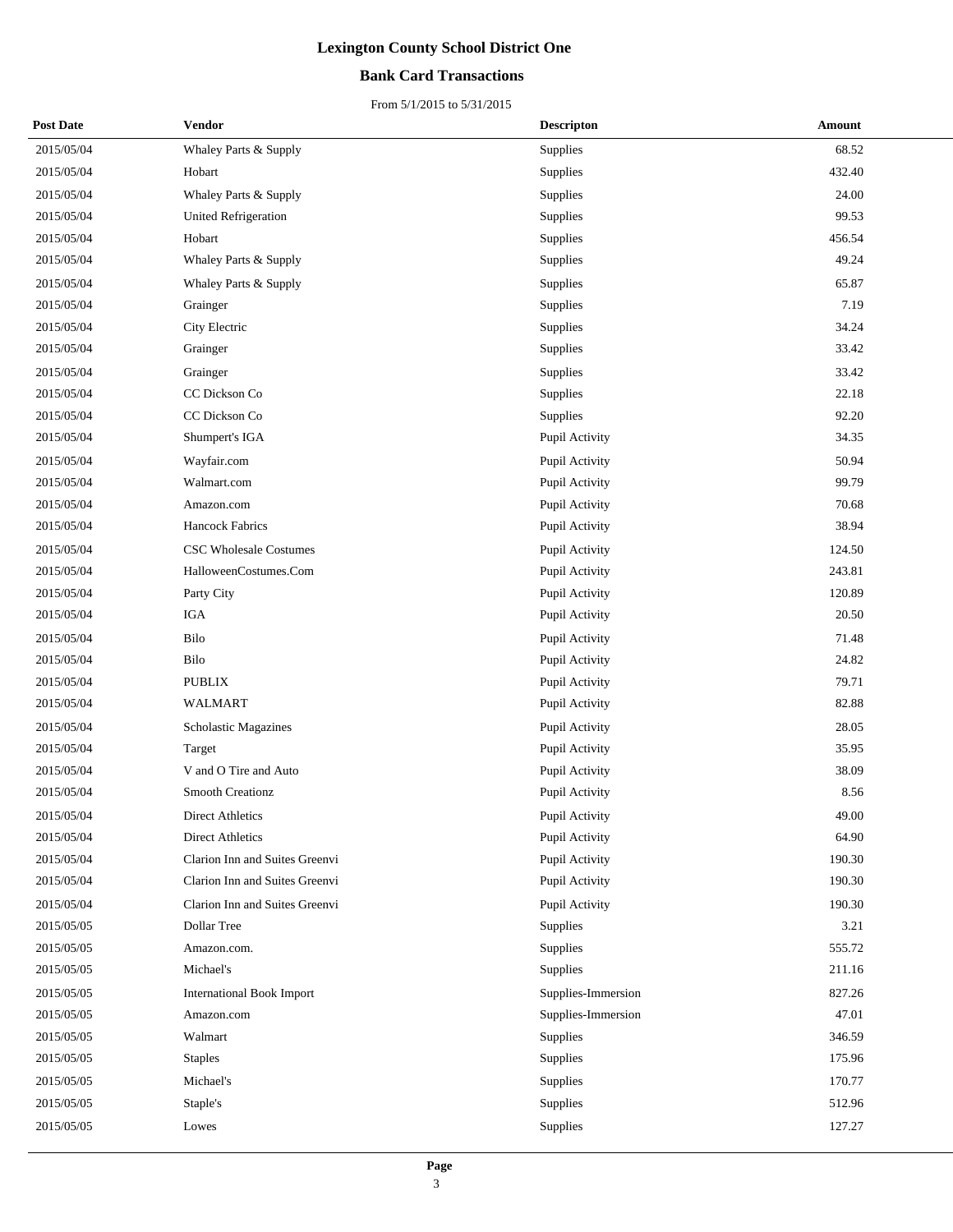### **Bank Card Transactions**

| <b>Post Date</b> | Vendor                    | <b>Descripton</b>             | <b>Amount</b> |  |
|------------------|---------------------------|-------------------------------|---------------|--|
| 2015/05/05       | <b>Halloween Costumes</b> | Supplies                      | 314.80        |  |
| 2015/05/05       | <b>Staples</b>            | Supplies                      | 109.18        |  |
| 2015/05/05       | Dollar General            | Supplies                      | 16.05         |  |
| 2015/05/05       | Target                    | Supplies                      | 77.43         |  |
| 2015/05/05       | Crizmac                   | Supplies                      | 216.32        |  |
| 2015/05/05       | Amazon.com                | Supplies                      | 99.00         |  |
| 2015/05/05       | Amazon.com                | Supplies                      | 228.87        |  |
| 2015/05/05       | Office Depot              | Supplies                      | 117.49        |  |
| 2015/05/05       | Loves                     | Supplies                      | 39.38         |  |
| 2015/05/05       | Lowe's                    | Supplies                      | 106.85        |  |
| 2015/05/05       | <b>Insect Lore</b>        | Supplies                      | 78.30         |  |
| 2015/05/05       | <b>Teachers Pay</b>       | <b>Technology Supplies</b>    | 58.00         |  |
| 2015/05/05       | Walmart                   | Supplies                      | 53.37         |  |
| 2015/05/05       | Loves                     | Supplies                      | 39.67         |  |
| 2015/05/05       | Walmart                   | Supplies                      | 106.74        |  |
| 2015/05/05       | Lowes                     | Supplies                      | 142.42        |  |
| 2015/05/05       | Lowes                     | Supplies                      | 45.41         |  |
| 2015/05/05       | Blanchard                 | Supplies                      | 478.89        |  |
| 2015/05/05       | CarQuest                  | Supplies                      | 181.08        |  |
| 2015/05/05       | Interstate                | Supplies                      | 77.00         |  |
| 2015/05/05       | Interstate                | Supplies                      | 266.65        |  |
| 2015/05/05       | Interstate                | Supplies                      | 55.18         |  |
| 2015/05/05       | Enlows                    | Supplies                      | 55.06         |  |
| 2015/05/05       | Enlows                    | Supplies                      | 27.70         |  |
| 2015/05/05       | Interstate                | Supplies                      | 31.42         |  |
| 2015/05/05       | CarQuest                  | Supplies                      | 31.07         |  |
| 2015/05/05       | Interstate                | Supplies                      | 176.57        |  |
| 2015/05/05       | Interstate                | Supplies                      | 62.05         |  |
| 2015/05/05       | Enlows                    | Supplies                      | 154.08        |  |
| 2015/05/05       | Interstate                | Supplies                      | 21.57         |  |
| 2015/05/05       | Positive Promotions       | Supplies                      | 417.50        |  |
| 2015/05/05       | Logan's Heroes            | Dues and Fees                 | 1,000.00      |  |
| 2015/05/06       | OFFICE DEPOT              | Printing and Binding          | 6.36          |  |
| 2015/05/06       | <b>WALMART</b>            | Supplies                      | 121.83        |  |
| 2015/05/06       | <b>US FLAG STORE</b>      | Supplies                      | 40.58         |  |
| 2015/05/06       | MUSIC IN MOTION           | Supplies                      | 261.73        |  |
| 2015/05/06       | <b>AMAZON</b>             | Supplies                      | 90.64         |  |
| 2015/05/06       | DEMCO                     | Supplies                      | 140.10        |  |
| 2015/05/06       | <b>DOLLAR TREE</b>        | Supplies                      | 108.07        |  |
| 2015/05/06       | LOWE'S                    | Supplies                      | 3.94          |  |
| 2015/05/06       | <b>BETTERCHINESE</b>      | Technology Supplies-Immersion | 499.96        |  |
| 2015/05/06       | Lowes                     | Supplies                      | 184.07        |  |
| 2015/05/06       | <b>Staples</b>            | Supplies                      | 167.38        |  |
| 2015/05/06       | Lowes                     | Supplies                      | 26.95         |  |
| 2015/05/06       | AllPosters.com            | Supplies                      | 375.47        |  |
|                  |                           |                               |               |  |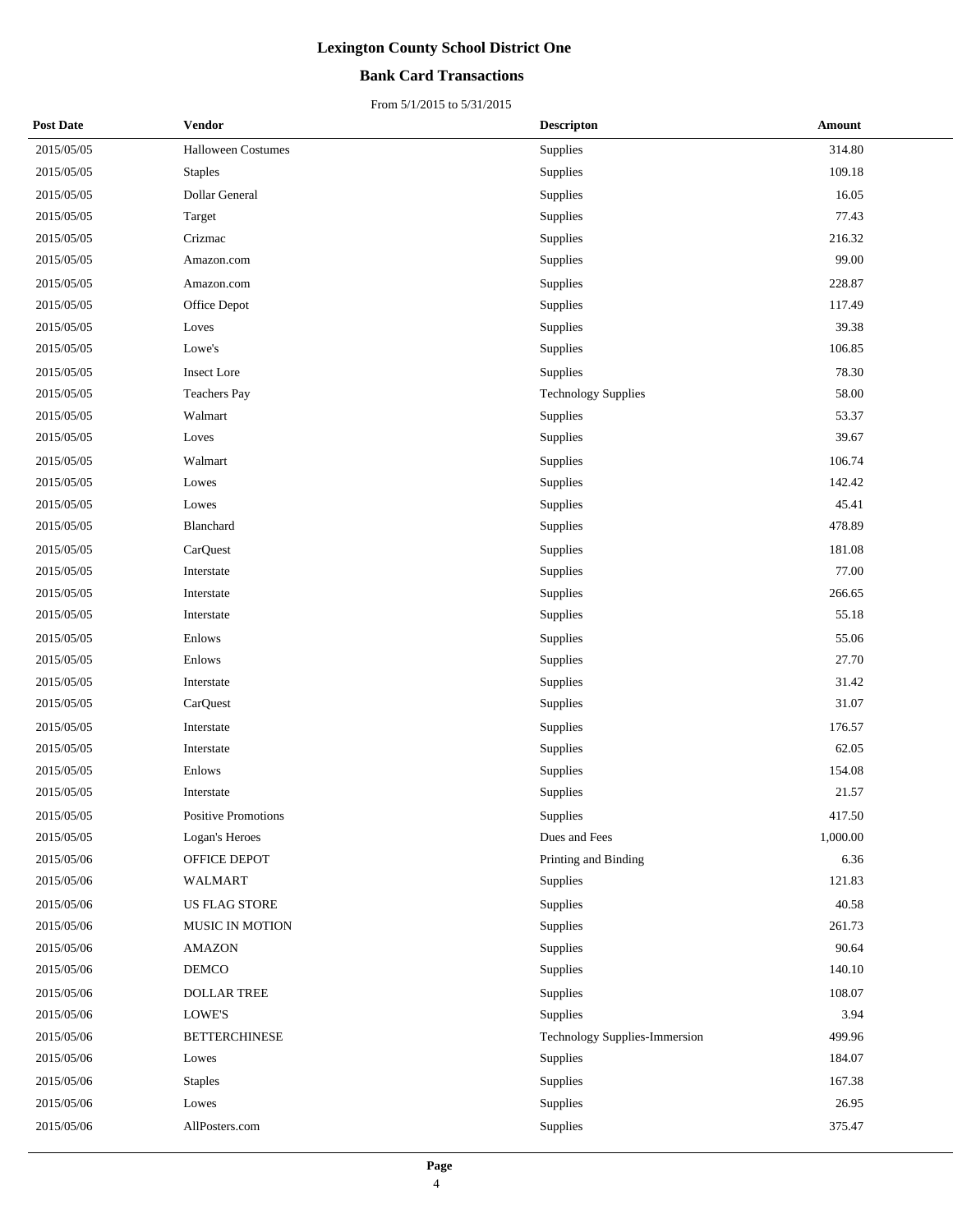## **Bank Card Transactions**

| <b>Post Date</b> | <b>Vendor</b>                  | <b>Descripton</b>             | Amount |
|------------------|--------------------------------|-------------------------------|--------|
| 2015/05/06       | Walmart                        | Supplies                      | 494.51 |
| 2015/05/06       | <b>WALMART</b>                 | Supplies                      | 11.40  |
| 2015/05/06       | <b>CHINASPROUT</b>             | Technology Supplies-Immersion | 200.04 |
| 2015/05/06       | <b>BETTERCHINESE</b>           | Technology Supplies-Immersion | 299.96 |
| 2015/05/06       | Fairfield Inn & Suites by Marr | Travel                        | 370.64 |
| 2015/05/06       | The UPS Store                  | Printing and Binding          | 32.64  |
| 2015/05/06       | <b>US Airways</b>              | Pupil Transportation          | 470.95 |
| 2015/05/06       | Party Cheap                    | Supplies                      | 132.60 |
| 2015/05/06       | Amazon                         | Supplies                      | 196.08 |
| 2015/05/06       | Amazon                         | Supplies                      | 530.81 |
| 2015/05/06       | Amazon                         | <b>Technology Supplies</b>    | 91.65  |
| 2015/05/06       | Office Depot/Office Max        | Supplies                      | 142.72 |
| 2015/05/06       | HOME DEPOT                     | Supplies                      | 3.91   |
| 2015/05/06       | <b>HOME DEPOT</b>              | Supplies                      | 227.79 |
| 2015/05/06       | <b>HOME DEPOT</b>              | Supplies                      | 188.82 |
| 2015/05/06       | Michael Business machine       | Supplies                      | 161.66 |
| 2015/05/06       | <b>TARGET</b>                  | <b>Supplies</b>               | 51.50  |
| 2015/05/06       | Amazon                         | <b>Library Books</b>          | 175.93 |
| 2015/05/06       | Amazing Wristbands             | Supplies-Instruction          | 146.37 |
| 2015/05/06       | <b>Great Office Buys</b>       | Supplies-Instruction          | 74.95  |
| 2015/05/06       | Late fee                       | Other Objects                 | 35.00  |
| 2015/05/06       | Finance Charge                 | Other Objects                 | 14.35  |
| 2015/05/06       | Derricks Service Center        | Supplies                      | 35.30  |
| 2015/05/06       | Easykeys.com                   | Supplies                      | 13.90  |
| 2015/05/06       | The Home Depot                 | Supplies                      | 131.46 |
| 2015/05/06       | Exxon                          | Supplies                      | 64.02  |
| 2015/05/06       | Pitt Stop                      | Supplies                      | 38.16  |
| 2015/05/06       | Walmart                        | Supplies                      | 58.21  |
| 2015/05/06       | <b>MURPHY</b>                  | Supplies                      | 24.67  |
| 2015/05/06       | <b>HOME DEPOT</b>              | Supplies                      | 30.36  |
| 2015/05/06       | Murphy Express                 | Supplies                      | 75.00  |
| 2015/05/06       | <b>Murphy Express</b>          | Supplies                      | 28.06  |
| 2015/05/06       | <b>SLED</b>                    | Other Prof & Tech Service     | 96.00  |
| 2015/05/06       | Office Depot                   | Supplies                      | 165.81 |
| 2015/05/06       | Office Depot                   | Supplies                      | 278.78 |
| 2015/05/06       | <b>USPS</b>                    | Supplies                      | 3.79   |
| 2015/05/06       | Grainger                       | Supplies                      | 88.89  |
| 2015/05/06       | <b>Mid State Electronics</b>   | Supplies                      | 187.92 |
| 2015/05/06       | Office Depot                   | Supplies                      | 171.18 |
| 2015/05/06       | Food Lion                      | Supplies                      | 33.76  |
| 2015/05/06       | RJ Cooper                      | Supplies                      | 103.00 |
| 2015/05/06       | <b>BestBuy</b>                 | Supplies                      | 192.58 |
| 2015/05/06       | Walmart                        | Supplies                      | 111.59 |
| 2015/05/06       | Amazon                         | Supplies                      | 14.80  |
| 2015/05/06       | Amazon                         | Supplies                      | 9.38   |
|                  |                                |                               |        |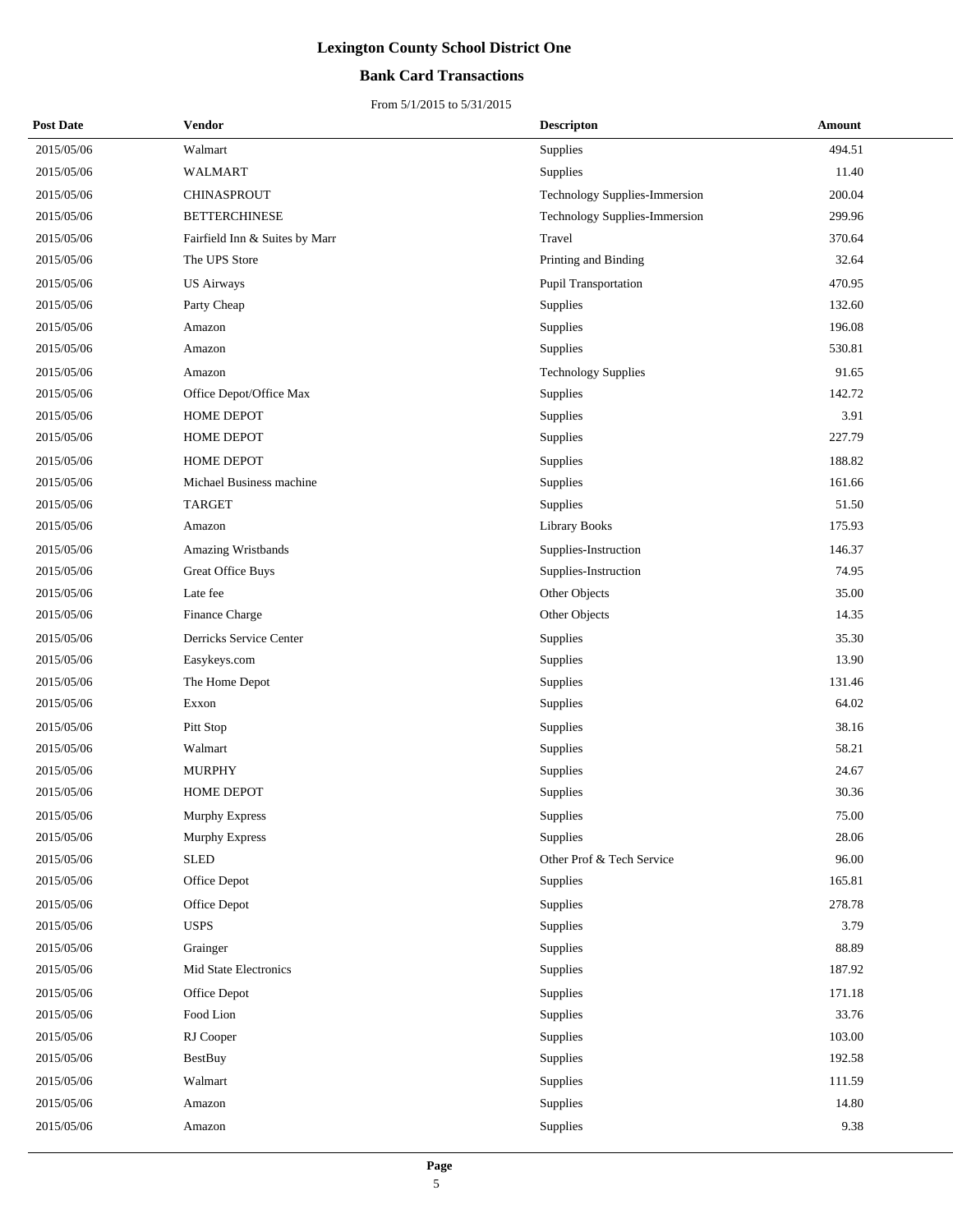## **Bank Card Transactions**

| <b>Post Date</b> | Vendor                | <b>Descripton</b>          | Amount |
|------------------|-----------------------|----------------------------|--------|
| 2015/05/06       | Wal-Mart              | Supplies                   | 23.16  |
| 2015/05/06       | Therapy Shoppe        | Supplies                   | 27.47  |
| 2015/05/06       | <b>WALMART</b>        | Supplies                   | 21.26  |
| 2015/05/06       | WALMART               | Supplies                   | 198.58 |
| 2015/05/06       | <b>WALMART</b>        | Supplies                   | 32.01  |
| 2015/05/06       | <b>CAROLINA BIO</b>   | Supplies                   | 106.92 |
| 2015/05/06       | <b>DOLLAR TREE</b>    | Supplies                   | 57.71  |
| 2015/05/06       | <b>CAROLINA BIO</b>   | Supplies                   | 104.55 |
| 2015/05/06       | <b>AMAZON</b>         | Supplies                   | 15.11  |
| 2015/05/06       | HOME DEPOT            | Supplies                   | 34.11  |
| 2015/05/06       | <b>Teacher Direct</b> | Pupil Activity             | 47.88  |
| 2015/05/06       | TeachersPayTeachers   | Pupil Activity             | 6.50   |
| 2015/05/06       | Amazon                | Pupil Activity             | 81.92  |
| 2015/05/06       | Amazon                | Pupil Activity             | 110.86 |
| 2015/05/06       | <b>TCP Global</b>     | Pupil Activity             | 4.55   |
| 2015/05/06       | Amazon                | Pupil Activity             | 29.45  |
| 2015/05/06       | Dick Blick            | Pupil Activity             | 24.78  |
| 2015/05/06       | TeachersPayTeachers   | Pupil Activity             | 15.00  |
| 2015/05/06       | <b>LEARNING A-Z</b>   | Pupil Activity             | 699.65 |
| 2015/05/06       | <b>JW PEPPER</b>      | Pupil Activity             | 49.99  |
| 2015/05/06       | <b>US Airways</b>     | Pupil Activity             | 470.95 |
| 2015/05/06       | <b>US Airways</b>     | Pupil Activity             | 470.95 |
| 2015/05/06       | Amazon                | Pupil Activity             | 16.99  |
| 2015/05/06       | <b>Staples</b>        | Pupil Activity             | 60.78  |
| 2015/05/06       | Little M Corp         | Pupil Activity             | 37.00  |
| 2015/05/06       | The UPS Store         | Pupil Activity             | 55.11  |
| 2015/05/06       | Wal Mart              | Pupil Activity             | 41.85  |
| 2015/05/06       | Amazon                | Supplies                   | 380.00 |
| 2015/05/07       | The UPS Store         | Printing and Binding       | 35.47  |
| 2015/05/07       | Amazon                | Supplies                   | 224.85 |
| 2015/05/07       | Amazon                | Supplies                   | 224.85 |
| 2015/05/07       | <b>Staples</b>        | Supplies                   | 51.35  |
| 2015/05/07       | Apple Store           | <b>Technology Supplies</b> | 481.02 |
| 2015/05/07       | Amazon                | <b>Technology Supplies</b> | 34.05  |
| 2015/05/07       | Amazon                | <b>Technology Supplies</b> | 179.82 |
| 2015/05/07       | <b>US Airways</b>     | Pupil Transportation       | 470.95 |
| 2015/05/07       | <b>US Airways</b>     | Pupil Transportation       | 470.95 |
| 2015/05/07       | <b>US Airways</b>     | Pupil Transportation       | 470.95 |
| 2015/05/07       | <b>US Airways</b>     | Pupil Transportation       | 470.95 |
| 2015/05/07       | <b>US Airways</b>     | Pupil Transportation       | 470.95 |
| 2015/05/07       | Super Shuttle Exec    | Pupil Transportation       | 297.96 |
| 2015/05/07       | <b>US Airways</b>     | Travel                     | 470.95 |
| 2015/05/07       | Amazon                | Supplies                   | 138.06 |
| 2015/05/07       | Food Lion             | Supplies                   | 17.98  |
| 2015/05/07       | Walmart               | Supplies                   | 28.84  |
|                  |                       |                            |        |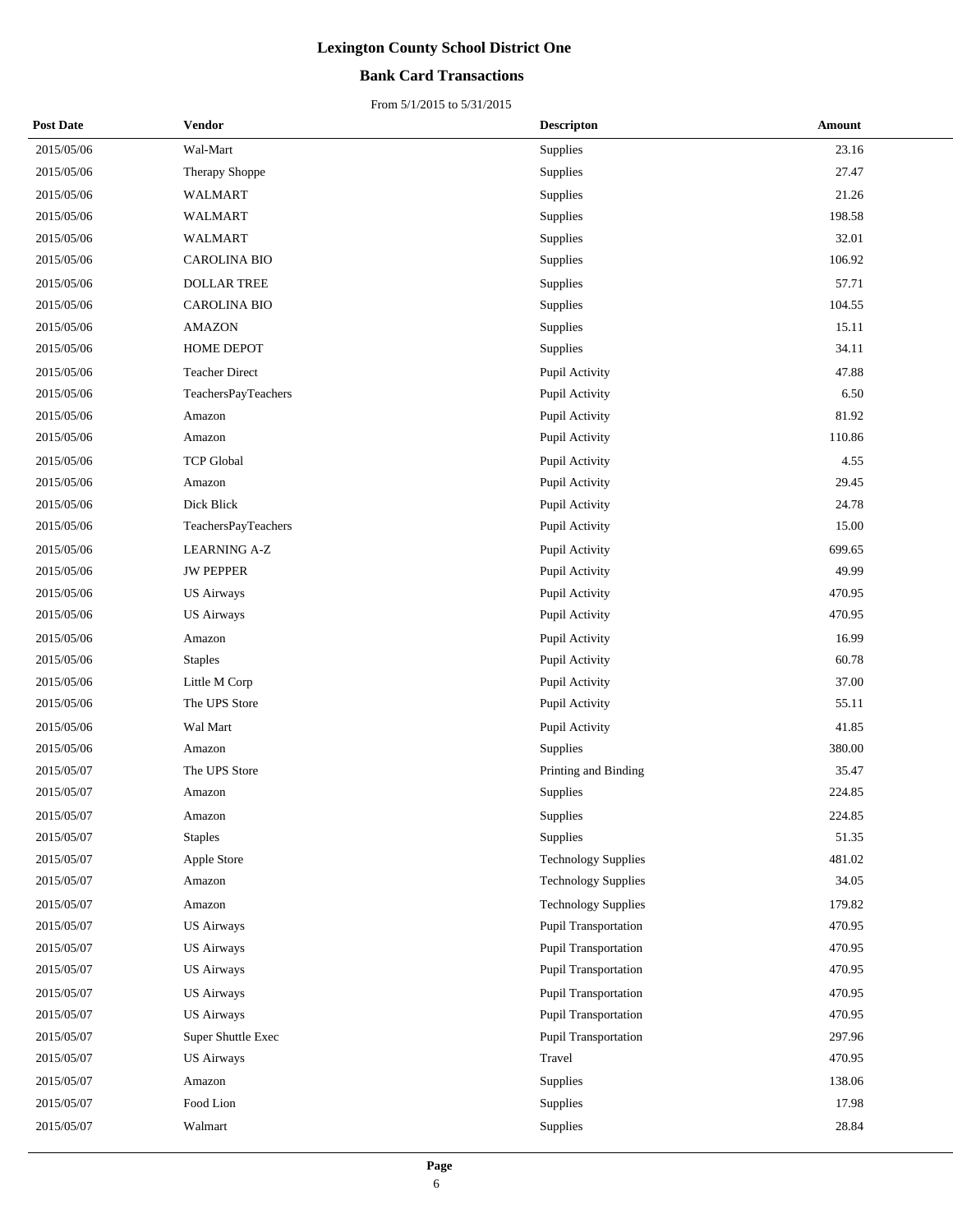## **Bank Card Transactions**

| <b>Post Date</b> | Vendor                    | <b>Descripton</b> | Amount |
|------------------|---------------------------|-------------------|--------|
| 2015/05/07       | Delta Air                 | Travel            | 433.70 |
| 2015/05/07       | Gaylord Opryland Hotel    | Travel            | 231.85 |
| 2015/05/07       | Home Depot                | Supplies          | 252.15 |
| 2015/05/07       | Sunoco                    | Supplies          | 59.20  |
| 2015/05/07       | Kmart                     | Supplies          | 143.63 |
| 2015/05/07       | Home Depot                | Supplies          | 89.62  |
| 2015/05/07       | Pitt Stop                 | Supplies          | 29.65  |
| 2015/05/07       | Lowes                     | Supplies          | 153.19 |
| 2015/05/07       | School Health             | Supplies          | 202.59 |
| 2015/05/07       | Walmart                   | Supplies          | 62.08  |
| 2015/05/07       | Murphy Express            | Supplies          | 23.31  |
| 2015/05/07       | John Deere Landscape      | Supplies          | 221.31 |
| 2015/05/07       | John Deere Landscape      | Supplies          | 234.96 |
| 2015/05/07       | Lowe's                    | Supplies          | 19.20  |
| 2015/05/07       | Lowe's                    | Supplies          | 29.92  |
| 2015/05/07       | Todd and Moore            | Supplies          | 126.26 |
| 2015/05/07       | Gateway #7                | Supplies          | 20.60  |
| 2015/05/07       | A-Z Lawnmower parts       | Supplies          | 39.68  |
| 2015/05/07       | Murphy Express            | Supplies          | 75.00  |
| 2015/05/07       | Cartridge World           | Supplies          | 52.90  |
| 2015/05/07       | Amazon.com                | Supplies          | 36.23  |
| 2015/05/07       | Amazon.com                | Supplies          | 16.97  |
| 2015/05/07       | Enterprise Rent A Car     | Pupil Activity    | 340.48 |
| 2015/05/07       | Enterprise Rent A Car     | Pupil Activity    | 340.48 |
| 2015/05/07       | Amazon.Com                | Pupil Activity    | 35.97  |
| 2015/05/07       | Walmart                   | Pupil Activity    | 44.64  |
| 2015/05/07       | Amazon                    | Pupil Activity    | 57.09  |
| 2015/05/07       | Amazon                    | Pupil Activity    | 50.00  |
| 2015/05/07       | School Health Corp        | Pupil Activity    | 22.90  |
| 2015/05/07       | Office Depot              | Pupil Activity    | 126.24 |
| 2015/05/07       | Publix                    | Pupil Activity    | 25.58  |
| 2015/05/07       | Lowe's                    | Pupil Activity    | 19.80  |
| 2015/05/07       | The Home Depot            | Supplies          | 208.55 |
| 2015/05/11       | SCASA DUES FOR CONFERENCE | Dues and Fees     | 225.00 |
| 2015/05/22       | IGA                       | Supplies          | 4.28   |
| 2015/05/22       | Publix                    | Supplies          | 4.17   |
| 2015/05/22       | IGA                       | Supplies          | 234.50 |
| 2015/05/22       | Amazon                    | Supplies          | 209.70 |
| 2015/05/22       | Amazon                    | Supplies          | 205.50 |
| 2015/05/22       | Nasco                     | Supplies          | 302.95 |
| 2015/05/22       | Nasco                     | Supplies          | 189.06 |
| 2015/05/22       | <b>EAI</b> Education      | Supplies          | 852.92 |
| 2015/05/22       | Derrick's                 | Supplies          | 41.56  |
| 2015/05/22       | Ed Smith Lumber           | Supplies          | 24.18  |
| 2015/05/22       | Derricks                  | Supplies          | 41.00  |
|                  |                           |                   |        |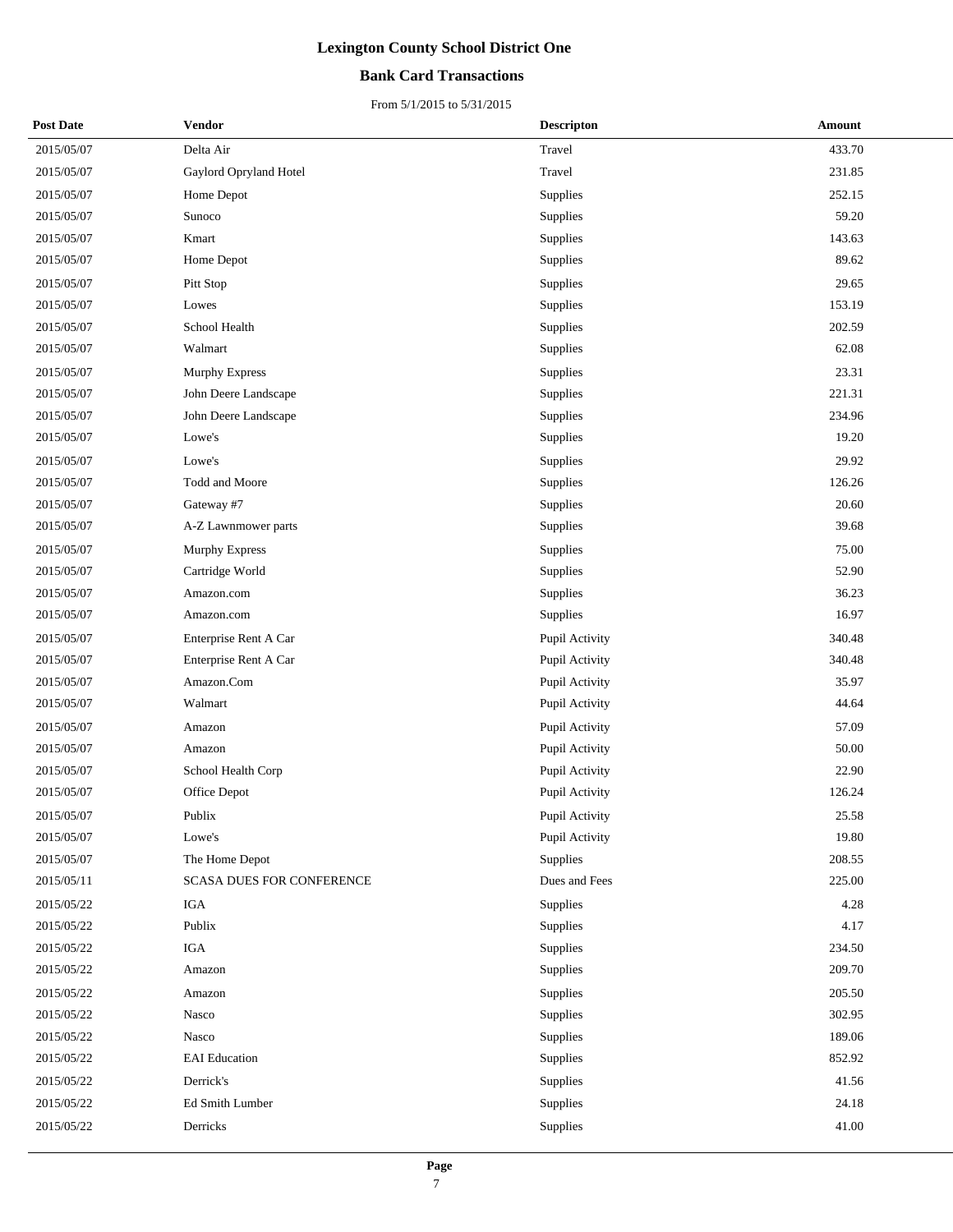## **Bank Card Transactions**

| <b>Post Date</b> | Vendor                   | <b>Descripton</b>    | Amount |
|------------------|--------------------------|----------------------|--------|
| 2015/05/22       | Office Depot             | <b>Supplies</b>      | 37.65  |
| 2015/05/22       | Ross                     | Supplies             | 31.49  |
| 2015/05/22       | Dollar General           | Supplies             | 26.48  |
| 2015/05/22       | Amazon                   | Supplies             | 50.40  |
| 2015/05/22       | Office Depot             | Supplies             | 92.54  |
| 2015/05/22       | <b>Speed Stacks</b>      | Supplies             | 49.25  |
| 2015/05/22       | Publix                   | Supplies             | 36.22  |
| 2015/05/22       | Publix                   | Supplies             | 33.96  |
| 2015/05/22       | Office Depot             | Pupil Activity       | 57.69  |
| 2015/05/22       | Amazon                   | Pupil Activity       | 93.30  |
| 2015/05/22       | Dollar General           | Pupil Activity       | 29.96  |
| 2015/05/22       | <b>Teacher Discovery</b> | Pupil Activity       | 50.89  |
| 2015/05/22       | Walmart                  | Pupil Activity       | 24.54  |
| 2015/05/22       | IGA                      | Pupil Activity       | 35.48  |
| 2015/05/22       | <b>SCASL</b>             | Pupil Activity       | 18.00  |
| 2015/05/27       | Amazon                   | Supplies             | 51.00  |
| 2015/05/27       | Walmart                  | Supplies             | 25.62  |
| 2015/05/27       | Lowe's                   | Supplies             | 24.57  |
| 2015/05/27       | Walmart                  | Supplies             | 64.20  |
| 2015/05/27       | <b>USPS</b>              | <b>Supplies</b>      | 38.94  |
| 2015/05/27       | Service Caster Corp      | Supplies             | 357.80 |
| 2015/05/27       | <b>UPS</b> Store         | Supplies             | 19.26  |
| 2015/05/27       | Amazon                   | Supplies             | 283.81 |
| 2015/05/27       | Walmart                  | Supplies             | 99.34  |
| 2015/05/27       | Amazon.com               | <b>Library Books</b> | 34.52  |
| 2015/05/27       | Amazon                   | Supplies             | 19.15  |
| 2015/05/27       | Amazon                   | Supplies             | 20.94  |
| 2015/05/27       | Carlex                   | Supplies             | 31.65  |
| 2015/05/27       | City Electric            | Supplies-Maintenace  | 99.46  |
| 2015/05/27       | Home Depot               | Supplies-Maintenace  | 27.77  |
| 2015/05/27       | Lowe's                   | Supplies-Maintenace  | 17.61  |
| 2015/05/27       | WP Law                   | Supplies-Maintenace  | 24.48  |
| 2015/05/27       | Ferguson                 | Supplies-Maintenace  | 296.84 |
| 2015/05/27       | Ferguson                 | Supplies-Maintenace  | 91.89  |
| 2015/05/27       | Ferguson                 | Supplies-Maintenace  | 179.77 |
| 2015/05/27       | Ferguson                 | Supplies-Maintenace  | 10.37  |
| 2015/05/27       | Ferguson                 | Supplies-Maintenace  | 44.07  |
| 2015/05/27       | Lowe's                   | Supplies-Maintenace  | 74.89  |
| 2015/05/27       | Ed Smith Lumber          | Supplies-Maintenace  | 15.15  |
| 2015/05/27       | CMH                      | Supplies-Maintenace  | 13.75  |
| 2015/05/27       | World Of Clean           | Supplies             | 502.99 |
| 2015/05/27       | Ed Smith Lumber          | Supplies             | 80.04  |
| 2015/05/27       | Ed Smith Lumber          | Supplies             | 77.67  |
| 2015/05/27       | Ed Smith Lumber          | Supplies             | 112.83 |
| 2015/05/27       | HD Power Solutions       | Supplies-Maintenace  | 258.12 |
|                  |                          |                      |        |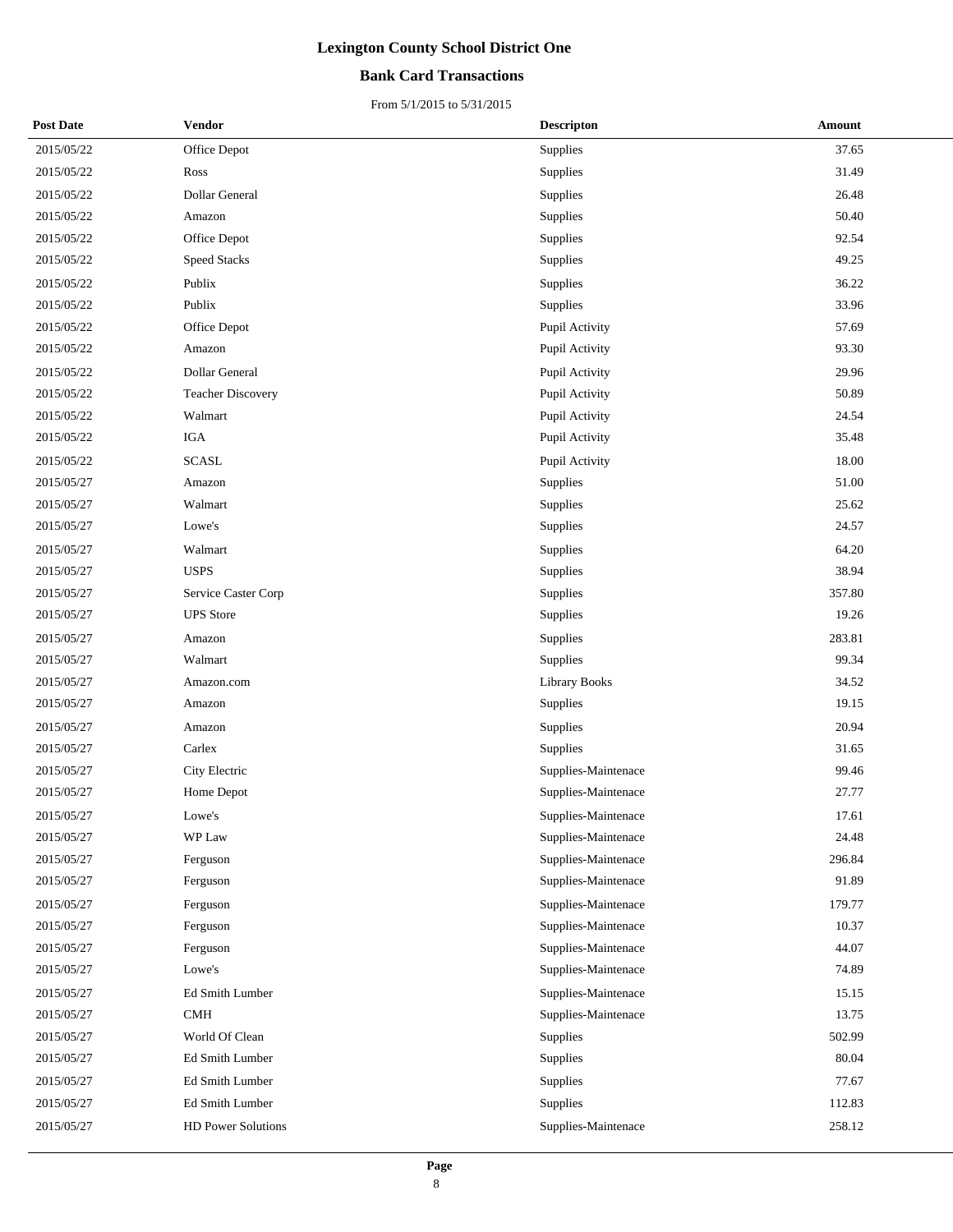## **Bank Card Transactions**

| <b>Post Date</b> | <b>Vendor</b>   | <b>Descripton</b>   | Amount |
|------------------|-----------------|---------------------|--------|
| 2015/05/27       | Lowe's          | Supplies-Maintenace | 15.73  |
| 2015/05/27       | Walker Hardware | Supplies-Maintenace | 12.68  |
| 2015/05/27       | City Electric   | Supplies-Maintenace | 21.09  |
| 2015/05/27       | City Electric   | Supplies-Maintenace | 17.93  |
| 2015/05/27       | City Electric   | Supplies-Maintenace | 2.12   |
| 2015/05/27       | City Electric   | Supplies-Maintenace | 64.07  |
| 2015/05/27       | City Electric   | Supplies-Maintenace | 128.53 |
| 2015/05/27       | Lowe's          | Supplies-Maintenace | 20.29  |
| 2015/05/27       | Lowe's          | Supplies-Maintenace | 22.19  |
| 2015/05/27       | City Electric   | Supplies-Maintenace | 40.74  |
| 2015/05/27       | Gateway         | Supplies-Maintenace | 47.00  |
| 2015/05/27       | Ferguson        | Supplies-Maintenace | 80.14  |
| 2015/05/27       | Lowe's          | Supplies-Maintenace | 48.55  |
| 2015/05/27       | Ferguson        | Supplies-Maintenace | 61.32  |
| 2015/05/27       | Ferguson        | Supplies-Maintenace | 10.69  |
| 2015/05/27       | Ace Hardware    | Supplies            | 145.96 |
| 2015/05/27       | <b>CMart</b>    | Supplies            | 20.00  |
| 2015/05/27       | <b>CMart</b>    | Supplies            | 30.00  |
| 2015/05/27       | Amazon          | Supplies            | 11.98  |
| 2015/05/27       | Ace Hardware    | Supplies            | 263.22 |
| 2015/05/27       | True Value      | Supplies-Maintenace | 12.81  |
| 2015/05/27       | Lowe's          | Supplies-Maintenace | 24.98  |
| 2015/05/27       | WP Law          | Supplies-Maintenace | 115.56 |
| 2015/05/27       | Ferguson        | Supplies-Maintenace | 55.23  |
| 2015/05/27       | WP Law          | Supplies-Maintenace | 36.59  |
| 2015/05/27       | WP Law          | Supplies-Maintenace | 54.46  |
| 2015/05/27       | WP Law          | Supplies-Maintenace | 56.66  |
| 2015/05/27       | Ferguson        | Supplies-Maintenace | 97.35  |
| 2015/05/27       | WP Law          | Supplies-Maintenace | 129.72 |
| 2015/05/27       | City Electric   | Supplies-Maintenace | 37.26  |
| 2015/05/27       | Walker Hardware | Supplies-Maintenace | 4.59   |
| 2015/05/27       | Lowe's          | Supplies-Maintenace | 16.48  |
| 2015/05/27       | City Electric   | Supplies-Maintenace | 24.27  |
| 2015/05/27       | True Value      | Supplies-Maintenace | 14.11  |
| 2015/05/27       | Ferguson        | Supplies-Maintenace | 21.51  |
| 2015/05/27       | Gateway         | Supplies-Maintenace | 8.04   |
| 2015/05/27       | Murphy Express  | Supplies            | 54.25  |
| 2015/05/27       | Lowes           | Supplies            | 55.55  |
| 2015/05/27       | Lowes           | Supplies            | 11.18  |
| 2015/05/27       | Ferguson        | Supplies-Maintenace | 128.63 |
| 2015/05/27       | Lowe's          | Supplies-Maintenace | 16.50  |
| 2015/05/27       | City Electric   | Supplies-Maintenace | 61.81  |
| 2015/05/27       | Lowe's          | Supplies-Maintenace | 22.48  |
| 2015/05/27       | Lowe's          | Supplies-Maintenace | 16.84  |
| 2015/05/27       | WP Law          | Supplies-Maintenace | 57.17  |
|                  |                 |                     |        |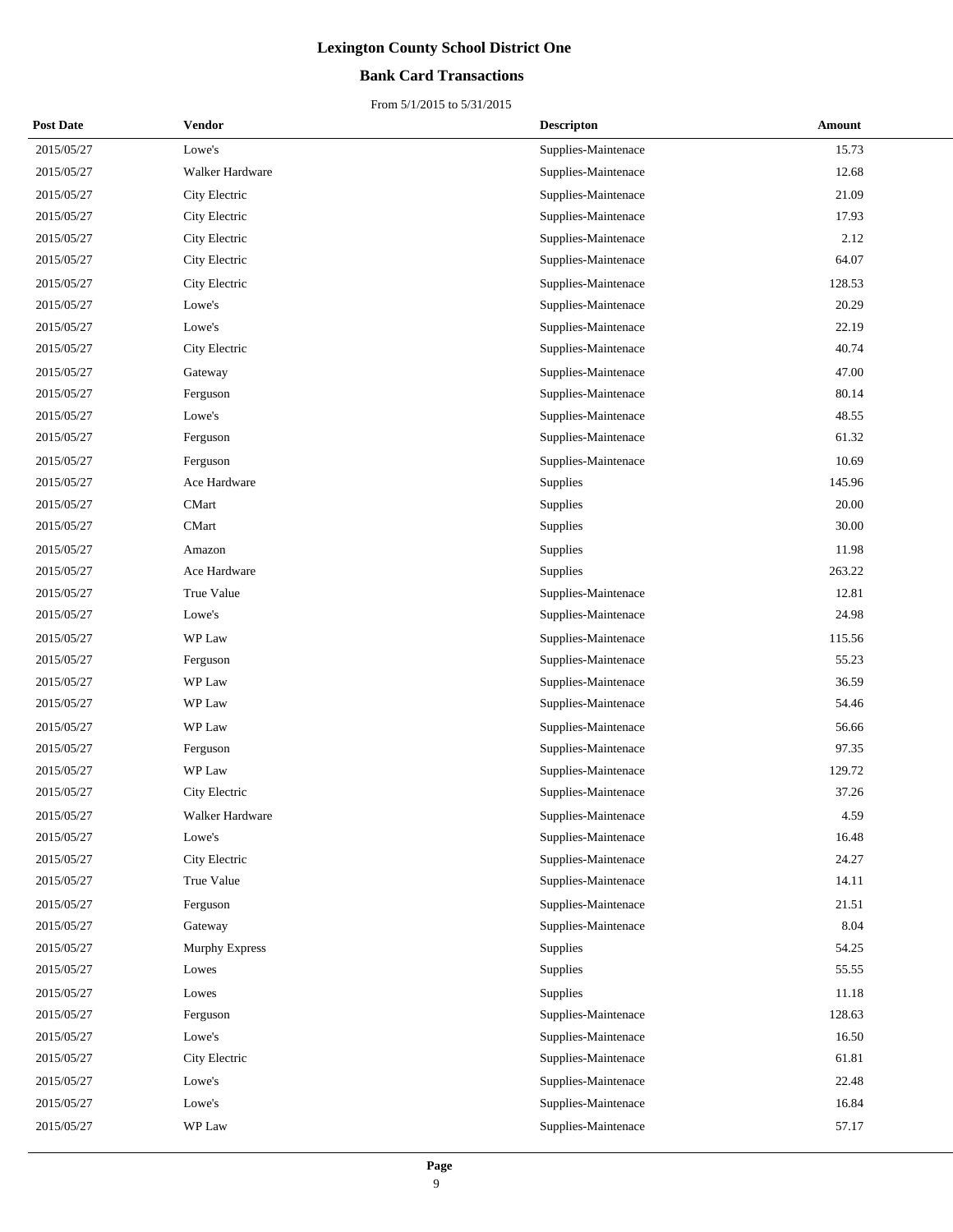## **Bank Card Transactions**

| <b>Post Date</b> | Vendor                         | <b>Descripton</b>   | Amount |
|------------------|--------------------------------|---------------------|--------|
| 2015/05/27       | Ferguson                       | Supplies-Maintenace | 33.00  |
| 2015/05/27       | Gateway                        | Supplies-Maintenace | 100.60 |
| 2015/05/27       | Hobby Lobby                    | Supplies            | 27.68  |
| 2015/05/27       | Office Depot                   | Supplies            | 251.18 |
| 2015/05/27       | Press Plus                     | Periodicals         | 8.95   |
| 2015/05/27       | PaperMart                      | Other Objects       | 65.02  |
| 2015/05/27       | Envato                         | Other Objects       | 60.00  |
| 2015/05/27       | Amazon                         | Other Objects       | 218.98 |
| 2015/05/27       | Parker's                       | Other Objects       | 240.75 |
| 2015/05/27       | Envato                         | Other Objects       | 20.00  |
| 2015/05/27       | OMPBS.com                      | Other Objects       | 76.65  |
| 2015/05/27       | Walmart                        | Other Objects       | 46.22  |
| 2015/05/27       | The Home Depot                 | <b>Supplies</b>     | 17.08  |
| 2015/05/27       | True Value                     | Supplies            | 38.15  |
| 2015/05/27       | Sheraton Hotel                 | Travel              | 460.02 |
| 2015/05/27       | Sheraton Hotel                 | Travel              | 460.02 |
| 2015/05/27       | ILP*Insect Lore                | <b>Supplies</b>     | 5.00   |
| 2015/05/27       | ILP*Insect Lore                | Supplies            | 5.00   |
| 2015/05/27       | ILP*Insect Lore                | Supplies            | 5.00   |
| 2015/05/27       | ILP*Insect Lore                | Supplies            | 5.00   |
| 2015/05/27       | <b>Star Bright Books</b>       | Supplies            | 243.51 |
| 2015/05/27       | Heinemann                      | Travel              | 687.00 |
| 2015/05/27       | Ocean Drive Beach and Golf Res | Travel              | 214.54 |
| 2015/05/27       | Ocean Drive Beach and Golf Res | Travel              | 214.54 |
| 2015/05/27       | American Veterinary Medical As | <b>Supplies</b>     | 23.02  |
| 2015/05/27       | Walmart                        | Pupil Activity      | 21.08  |
| 2015/05/27       | Dollar Tree                    | Pupil Activity      | 6.42   |
| 2015/05/27       | Jones School Supply            | Pupil Activity      | 323.72 |
| 2015/05/27       | Walmart                        | Pupil Activity      | 91.91  |
| 2015/05/27       | Oriental Trading               | Pupil Activity      | 40.63  |
| 2015/05/27       | <b>UPS</b> Store               | Pupil Activity      | 58.62  |
| 2015/05/27       | Amazon.com                     | Pupil Activity      | 31.98  |
| 2015/05/27       | Jones Supply                   | Pupil Activity      | 107.02 |
| 2015/05/27       | Shar                           | Pupil Activity      | 74.50  |
| 2015/05/27       | Carts Plus                     | Pupil Activity      | 147.05 |
| 2015/05/27       | Wilson & Associates            | Pupil Activity      | 350.00 |
| 2015/05/27       | Walmart                        | Pupil Activity      | 40.91  |
| 2015/05/27       | <b>Treetop Products</b>        | Pupil Activity      | 935.82 |
| 2015/05/27       | Pine Press Printing            | Pupil Activity      | 49.22  |
| 2015/05/27       | Shell Oil                      | Pupil Activity      | 14.27  |
| 2015/05/27       | Piggly Wiggly                  | Pupil Activity      | 31.97  |
| 2015/05/27       | Lowes                          | Pupil Activity      | 47.41  |
| 2015/05/27       | Fatz Cafe                      | Pupil Activity      | 172.87 |
| 2015/05/27       | Cracker Barrel                 | Pupil Activity      | 199.18 |
| 2015/05/27       | Cracker Barrel                 | Pupil Activity      | 126.88 |
|                  |                                |                     |        |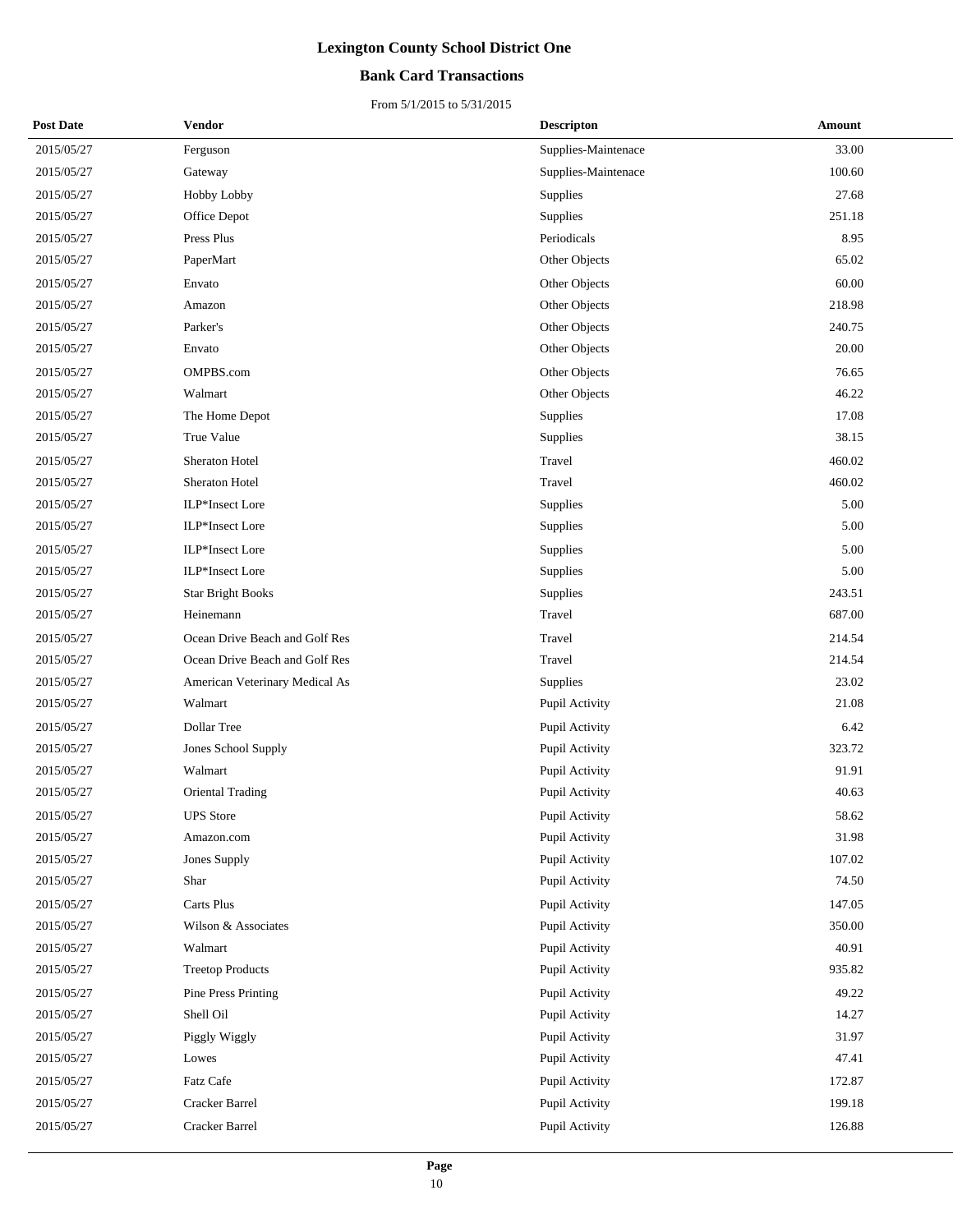## **Bank Card Transactions**

| <b>Post Date</b> | Vendor                          | <b>Descripton</b>   | Amount |  |
|------------------|---------------------------------|---------------------|--------|--|
| 2015/05/27       | Finance Charge                  | Pupil Activity      | 14.10  |  |
| 2015/05/27       | <b>Rogue Fitness</b>            | Pupil Activity      | 218.27 |  |
| 2015/05/27       | SKLZ.com                        | Pupil Activity      | 179.94 |  |
| 2015/05/27       | FloSports                       | Pupil Activity      | 60.00  |  |
| 2015/05/27       | Lowes                           | Pupil Activity      | 41.95  |  |
| 2015/05/27       | <b>Resilite Sports Products</b> | Pupil Activity      | 47.35  |  |
| 2015/05/27       | JC's Lexington Bowl             | Pupil Activity      | 52.00  |  |
| 2015/05/27       | JC's Lexington Bowl             | Pupil Activity      | 48.00  |  |
| 2015/05/27       | JC's Lexington Bowl             | Pupil Activity      | 44.00  |  |
| 2015/05/27       | JC's Lexington Bowl             | Pupil Activity      | 60.00  |  |
| 2015/05/28       | Walmart                         | Supplies            | 16.76  |  |
| 2015/05/28       | Walmart                         | Supplies            | 39.35  |  |
| 2015/05/28       | Lowe's                          | Supplies            | 55.74  |  |
| 2015/05/28       | Amazon.com                      | Supplies            | 19.72  |  |
| 2015/05/28       | <b>USPS</b>                     | Supplies            | 16.95  |  |
| 2015/05/28       | <b>Tractor Supply</b>           | Supplies-Maintenace | 160.49 |  |
| 2015/05/28       | Lowe's                          | Supplies-Maintenace | 251.62 |  |
| 2015/05/28       | Prices                          | Supplies-Maintenace | 103.51 |  |
| 2015/05/28       | Jacobenson                      | Supplies-Maintenace | 224.38 |  |
| 2015/05/28       | Home Depot                      | Supplies-Maintenace | 64.97  |  |
| 2015/05/28       | Ed Smith Lumber                 | Supplies-Maintenace | 37.95  |  |
| 2015/05/28       | Walker Hardware                 | Supplies-Maintenace | 5.91   |  |
| 2015/05/28       | Shumpert's IGA                  | Supplies            | 16.16  |  |
| 2015/05/28       | Walmart                         | Supplies            | 101.30 |  |
| 2015/05/28       | Shell Oil                       | Supplies            | 37.00  |  |
| 2015/05/28       | Dollar General                  | Supplies            | 6.42   |  |
| 2015/05/28       | Lowe's                          | Supplies-Maintenace | 62.01  |  |
| 2015/05/28       | Home Depot                      | Supplies-Maintenace | 84.21  |  |
| 2015/05/28       | Lowe's                          | Supplies-Maintenace | 112.99 |  |
| 2015/05/28       | Lowe's                          | Supplies-Maintenace | 83.05  |  |
| 2015/05/28       | Sherwin Williams                | Supplies-Maintenace | 149.39 |  |
| 2015/05/28       | Lowe's                          | Supplies            | 74.22  |  |
| 2015/05/28       | Coopers Corner                  | Supplies            | 61.88  |  |
| 2015/05/28       | Home Depot                      | Supplies-Maintenace | 46.97  |  |
| 2015/05/28       | True Value                      | Supplies-Maintenace | 22.38  |  |
| 2015/05/28       | SHELL OIL 57542561105           | Supplies            | 47.18  |  |
| 2015/05/28       | LOWES #01066                    | Supplies            | 51.21  |  |
| 2015/05/28       | City Electric                   | Supplies-Maintenace | 131.60 |  |
| 2015/05/28       | Sherwin Williams                | Supplies-Maintenace | 125.25 |  |
| 2015/05/28       | Smith&Jones                     | Supplies-Maintenace | 152.72 |  |
| 2015/05/28       | Walker Hardware                 | Supplies            | 4.45   |  |
| 2015/05/28       | Lowe's                          | Supplies-Maintenace | 107.62 |  |
| 2015/05/28       | Sherwin Williams                | Supplies-Maintenace | 53.60  |  |
| 2015/05/28       | Smith&Jones                     | Supplies-Maintenace | 187.17 |  |
| 2015/05/28       | Walker Hardware                 | Supplies            | 18.56  |  |
|                  |                                 |                     |        |  |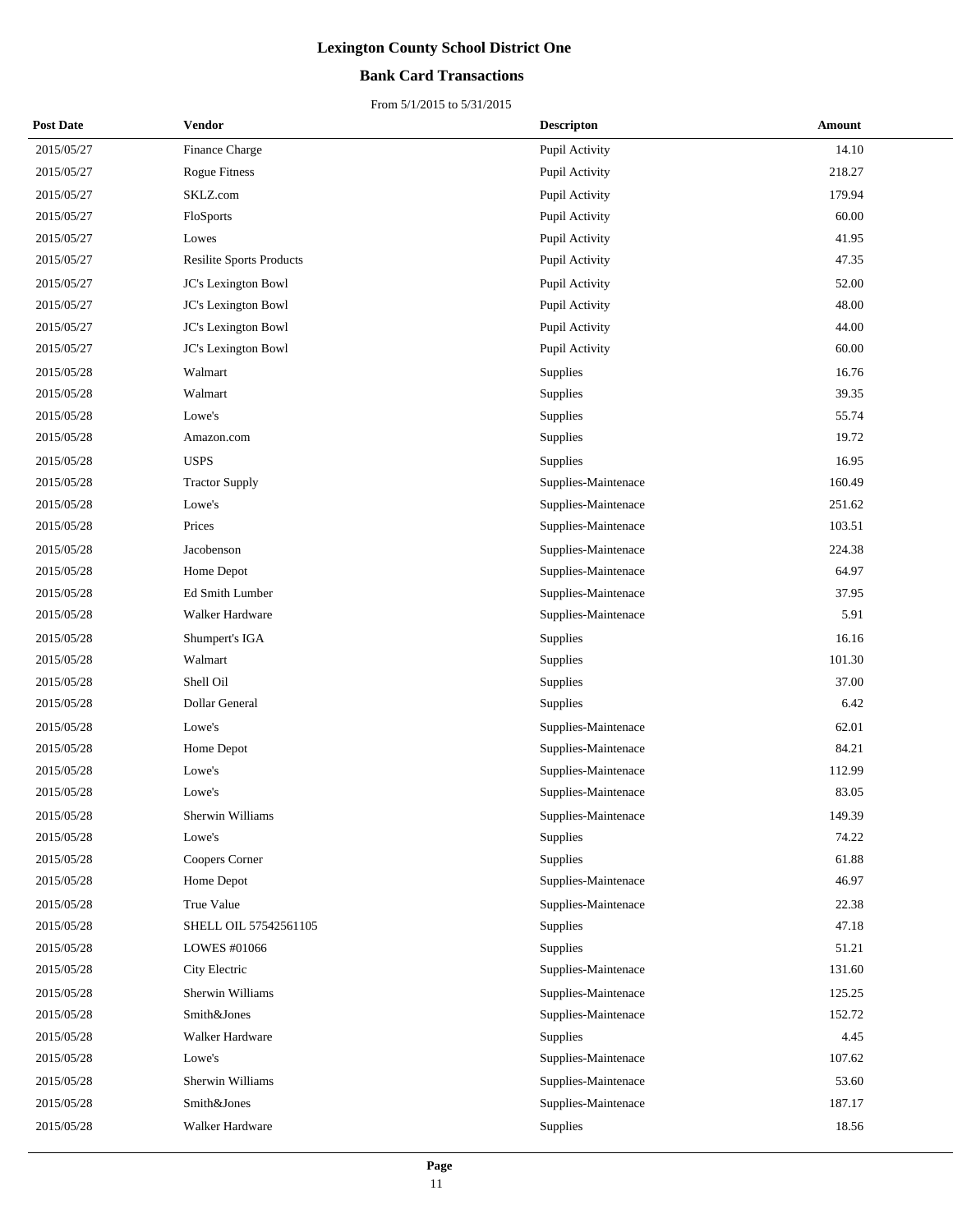## **Bank Card Transactions**

| <b>Post Date</b> | Vendor                          | <b>Descripton</b>          | Amount |
|------------------|---------------------------------|----------------------------|--------|
| 2015/05/28       | Amazon.com                      | Supplies                   | 83.16  |
| 2015/05/28       | Amazon.com                      | Supplies                   | 18.44  |
| 2015/05/28       | Amazon.com                      | Supplies                   | 35.28  |
| 2015/05/28       | Childs 1st Publication          | Supplies                   | 840.80 |
| 2015/05/28       | <b>USPS</b>                     | Supplies                   | 98.00  |
| 2015/05/28       | Walmart                         | Supplies                   | 20.70  |
| 2015/05/28       | Pelion Elementary               | Supplies                   | 166.84 |
| 2015/05/28       | <b>Positive Promotions</b>      | Supplies                   | 759.92 |
| 2015/05/28       | Shumperts IGA                   | Supplies                   | 45.82  |
| 2015/05/28       | Walmart                         | Supplies                   | 68.32  |
| 2015/05/28       | Walmart                         | Supplies                   | 108.28 |
| 2015/05/28       | Walmart                         | Supplies                   | 116.97 |
| 2015/05/28       | Office Depot                    | Supplies                   | 49.25  |
| 2015/05/28       | Walmart                         | Supplies                   | 83.02  |
| 2015/05/28       | Walmart                         | Supplies                   | 61.54  |
| 2015/05/28       | <b>USPS</b>                     | Supplies                   | 245.00 |
| 2015/05/28       | Amazon.com                      | Supplies                   | 521.70 |
| 2015/05/28       | Walmart                         | Supplies                   | 489.45 |
| 2015/05/28       | Amazon.com                      | Supplies                   | 700.00 |
| 2015/05/28       | Amazon.com                      | Supplies                   | 314.95 |
| 2015/05/28       | <b>USPS</b>                     | Supplies                   | 98.00  |
| 2015/05/28       | Walmart                         | Supplies                   | 178.83 |
| 2015/05/28       | Clemson Univ. Graduate School   | Travel                     | 200.00 |
| 2015/05/28       | Lowe's                          | Pupil Activity             | 244.85 |
| 2015/05/28       | Make Music                      | Pupil Activity             | 189.29 |
| 2015/05/28       | Lowe's                          | Pupil Activity             | 24.35  |
| 2015/05/28       | Amazon.com                      | Pupil Activity             | 117.97 |
| 2015/05/28       | <b>Learning Resources</b>       | Pupil Activity             | 182.76 |
| 2015/05/28       | Jones                           | Pupil Activity             | 176.49 |
| 2015/05/28       | Smart Sign                      | Pupil Activity             | 314.76 |
| 2015/05/28       | Lowe's                          | <b>Pupil Activity</b>      | 55.75  |
| 2015/05/28       | AMAZON.COM AMZN.COM/BILL        | Pupil Activity             | 158.96 |
| 2015/05/28       | PP*SANDLAPPER 402-935-2244      | Pupil Activity             | 621.81 |
| 2015/05/28       | Caughman's Meats                | Pupil Activity             | 150.00 |
| 2015/05/29       | Amazon.Com                      | Supplies                   | 21.80  |
| 2015/05/29       | Office Depot                    | Supplies                   | 23.08  |
| 2015/05/29       | <b>Dollar General Store</b>     | Supplies                   | 6.42   |
| 2015/05/29       | <b>USPS Gilbert Post Office</b> | Supplies                   | 98.00  |
| 2015/05/29       | Trophy and Awards Center        | Supplies                   | 37.45  |
| 2015/05/29       | Pine Press Printing             | Printing and Binding       | 20.11  |
| 2015/05/29       | Kaplan                          | Supplies                   | 132.25 |
| 2015/05/29       | <b>Staples</b>                  | Supplies                   | 43.86  |
| 2015/05/29       | Amazon.com                      | Supplies-Immersion         | 72.85  |
| 2015/05/29       | Amazon.com                      | <b>Technology Supplies</b> | 116.75 |
| 2015/05/29       | Amazon.com                      | Supplies-Immersion         | 24.59  |
|                  |                                 |                            |        |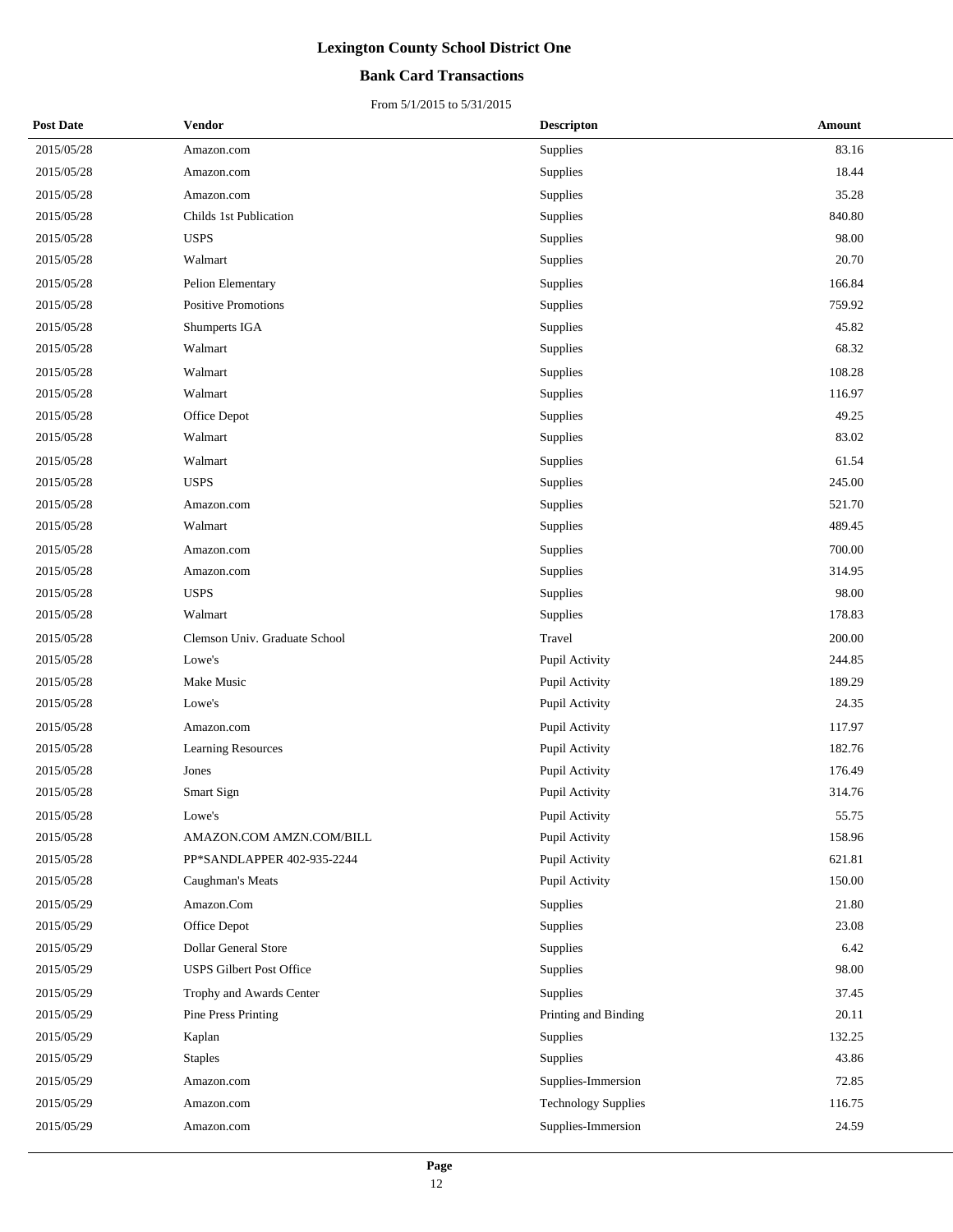## **Bank Card Transactions**

| <b>Post Date</b> | Vendor                         | <b>Descripton</b>          | Amount    |
|------------------|--------------------------------|----------------------------|-----------|
| 2015/05/29       | Magnatag                       | Supplies                   | 85.77     |
| 2015/05/29       | Amazon.com                     | <b>Technology Supplies</b> | 241.25    |
| 2015/05/29       | Ocean Drive Resort for room fo | Travel                     | 267.82    |
| 2015/05/29       | Ocean Drive Resort for room fo | Travel                     | 267.82    |
| 2015/05/29       | Walmart                        | Supplies                   | $-43.10$  |
| 2015/05/29       | Walmart                        | Supplies                   | 43.10     |
| 2015/05/29       | Walmart                        | Supplies                   | 39.92     |
| 2015/05/29       | GoGoAir                        | Travel                     | 33.95     |
| 2015/05/29       | GoGoAir                        | Travel                     | 39.95     |
| 2015/05/29       | Walmart                        | Supplies                   | 159.43    |
| 2015/05/29       | Publix                         | Supplies                   | 32.23     |
| 2015/05/29       | <b>Funeral Flowers</b>         | Supplies                   | 113.98    |
| 2015/05/29       | BiLo                           | Supplies                   | 42.97     |
| 2015/05/29       | Adobe Systems                  | <b>Technology Supplies</b> | 19.99     |
| 2015/05/29       | Office Depot                   | Supplies                   | 85.57     |
| 2015/05/29       | Pine Press                     | Supplies                   | 58.50     |
| 2015/05/29       | A-Z Lawnmower                  | Repairs and Maintenance    | 21.45     |
| 2015/05/29       | LR Hook Tire                   | Repairs and Maintenance    | 9.95      |
| 2015/05/29       | LR Hook Tire                   | Repairs and Maintenance    | 92.10     |
| 2015/05/29       | LR Hook Tire                   | Repairs and Maintenance    | 24.95     |
| 2015/05/29       | Herndon Chevrolet              | Repairs and Maintenance    | 220.93    |
| 2015/05/29       | LR Hook Tire                   | Repairs and Maintenance    | 49.90     |
| 2015/05/29       | A-Z Lawnmower                  | Repairs and Maintenance    | 30.09     |
| 2015/05/29       | LR Hook Tire                   | Repairs and Maintenance    | 94.36     |
| 2015/05/29       | Woodleys                       | Supplies-Maintenace        | 144.82    |
| 2015/05/29       | Shell Oil                      | Supplies-Maintenace        | 67.73     |
| 2015/05/29       | <b>Blanchard Machinery</b>     | Supplies-Maintenace        | $-307.02$ |
| 2015/05/29       | Ferguson                       | Supplies-Maintenace        | 7.76      |
| 2015/05/29       | Lee Transport                  | Supplies-Maintenace        | 56.18     |
| 2015/05/29       | Enlows                         | Supplies-Maintenace        | 40.83     |
| 2015/05/29       | Murphy Gas                     | Supplies-Maintenace        | 40.26     |
| 2015/05/29       | Shell Oil                      | Supplies-Maintenace        | 70.68     |
| 2015/05/29       | Lowe's                         | Supplies-Maintenace        | 66.00     |
| 2015/05/29       | Amazon                         | Supplies-Maintenace        | 71.49     |
| 2015/05/29       | Shell Oil                      | Supplies-Maintenace        | 69.18     |
| 2015/05/29       | Ferguson                       | Supplies-Maintenace        | 29.69     |
| 2015/05/29       | Shell Oil                      | Supplies-Maintenace        | 57.58     |
| 2015/05/29       | AutoZone                       | Supplies-Maintenace        | 206.21    |
| 2015/05/29       | Enlows                         | Supplies-Maintenace        | 176.12    |
| 2015/05/29       | Enlows                         | Supplies-Maintenace        | 175.86    |
| 2015/05/29       | Shell Oil                      | Supplies-Maintenace        | 48.06     |
| 2015/05/29       | Shell Oil                      | Supplies-Maintenace        | 68.65     |
| 2015/05/29       | Shell Oil                      | Supplies-Maintenace        | 64.62     |
| 2015/05/29       | Shell Oil                      | Supplies-Maintenace        | 85.33     |
| 2015/05/29       | Sears                          | Supplies-Maintenace        | 51.33     |
|                  |                                |                            |           |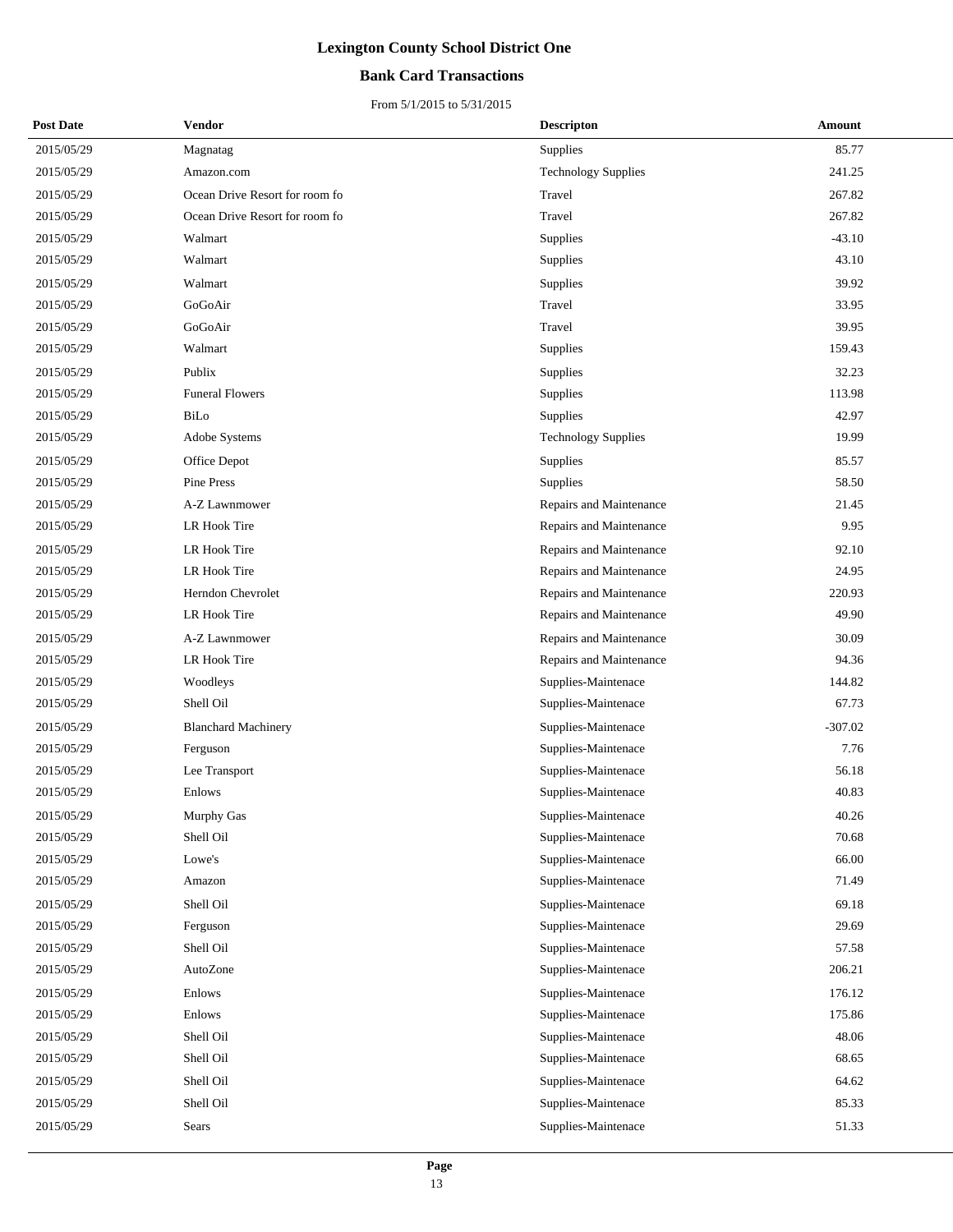## **Bank Card Transactions**

| <b>Post Date</b> | Vendor                      | <b>Descripton</b>   | Amount |
|------------------|-----------------------------|---------------------|--------|
| 2015/05/29       | Enlows                      | Supplies-Maintenace | 71.40  |
| 2015/05/29       | <b>Advanced Auto</b>        | Supplies-Maintenace | 121.83 |
| 2015/05/29       | Sparrow & Kennedy           | Supplies-Maintenace | 72.87  |
| 2015/05/29       | A-Z Lawnmower               | Supplies-Maintenace | 45.56  |
| 2015/05/29       | <b>WALMART</b>              | Supplies            | 51.06  |
| 2015/05/29       | LOWE'S                      | Supplies            | 147.71 |
| 2015/05/29       | <b>GATEWAY</b>              | Supplies            | 181.77 |
| 2015/05/29       | LOWE'S                      | Supplies            | 19.78  |
| 2015/05/29       | <b>MEGA STOP</b>            | Supplies            | 37.69  |
| 2015/05/29       | <b>AED</b> Superstore       | Supplies-Maintenace | 321.10 |
| 2015/05/29       | City Electric               | Supplies-Maintenace | 25.64  |
| 2015/05/29       | <b>Tractor Supply</b>       | Supplies-Maintenace | 81.89  |
| 2015/05/29       | A-Z Lawnmower               | Supplies-Maintenace | 47.73  |
| 2015/05/29       | <b>LOWES</b>                | <b>Supplies</b>     | 297.17 |
| 2015/05/29       | <b>LOWES</b>                | Supplies            | 52.29  |
| 2015/05/29       | Harbor Freight Tools        | Supplies            | 54.50  |
| 2015/05/29       | Amazon.com                  | Supplies            | 73.69  |
| 2015/05/29       | Lowes                       | Supplies            | 73.83  |
| 2015/05/29       | ExxonMobile                 | Supplies            | 37.65  |
| 2015/05/29       | ExxonMobile                 | Supplies            | 38.18  |
| 2015/05/29       | Amazon.com                  | Supplies            | 49.94  |
| 2015/05/29       | Lowe's                      | Supplies-Maintenace | 11.46  |
| 2015/05/29       | Ferguson                    | Supplies-Maintenace | 85.93  |
| 2015/05/29       | Sparrow & Kennedy           | Supplies-Maintenace | 62.96  |
| 2015/05/29       | A-Z Lawnmower               | Supplies-Maintenace | 61.74  |
| 2015/05/29       | Sherwin Williams            | Supplies-Maintenace | 170.39 |
| 2015/05/29       | Sparrow & Kennedy           | Supplies-Maintenace | 17.25  |
| 2015/05/29       | A-Z Lawnmower               | Supplies-Maintenace | 35.58  |
| 2015/05/29       | Tractor Supply Co.          | Supplies            | 45.52  |
| 2015/05/29       | <b>Murphy Express</b>       | Supplies            | 97.11  |
| 2015/05/29       | Lowe's                      | Supplies            | 23.50  |
| 2015/05/29       | Lowe's                      | Supplies            | 188.98 |
| 2015/05/29       | Thompson's Grand Rental     | Rentals             | 98.87  |
| 2015/05/29       | Thompson's Grand Rental     | Rentals             | 89.88  |
| 2015/05/29       | <b>Bearing Distributors</b> | Supplies-Maintenace | 10.80  |
| 2015/05/29       | Exxon Mobile                | Supplies-Maintenace | 10.00  |
| 2015/05/29       | Lowe's                      | Supplies-Maintenace | 16.84  |
| 2015/05/29       | <b>Batteries Plus</b>       | Supplies-Maintenace | 163.07 |
| 2015/05/29       | Exxon Moblie                | Supplies-Maintenace | 1.00   |
| 2015/05/29       | WP Law                      | Supplies-Maintenace | 52.76  |
| 2015/05/29       | A-Z Lawnmower               | Supplies-Maintenace | 90.32  |
| 2015/05/29       | Derricks Service Center     | Supplies            | 24.00  |
| 2015/05/29       | Ed Smith Lumber             | Supplies            | 37.97  |
| 2015/05/29       | City Electric               | Supplies-Maintenace | 224.57 |
| 2015/05/29       | <b>School Fix Catalog</b>   | Supplies            | 275.83 |
|                  |                             |                     |        |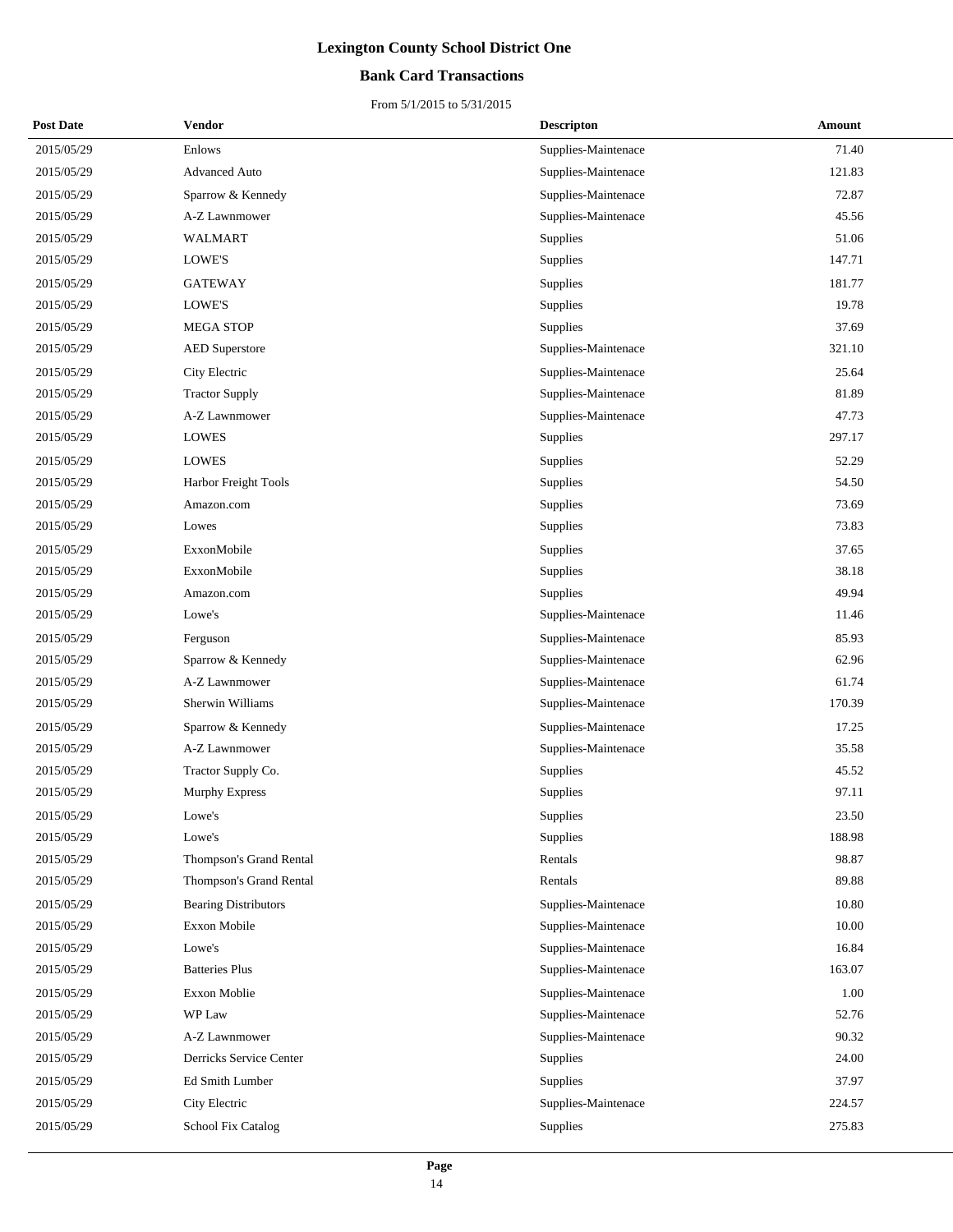## **Bank Card Transactions**

| <b>Post Date</b> | <b>Vendor</b>                | <b>Descripton</b>          | Amount    |
|------------------|------------------------------|----------------------------|-----------|
| 2015/05/29       | Home Goods                   | Supplies                   | 53.49     |
| 2015/05/29       | Columbia Flag & Banner       | Supplies                   | 26.75     |
| 2015/05/29       | Circle K                     | Supplies                   | 52.14     |
| 2015/05/29       | Lowe's                       | Supplies-Maintenace        | 23.86     |
| 2015/05/29       | AutoZone                     | Supplies-Maintenace        | 100.61    |
| 2015/05/29       | ExxonMobile                  | <b>Supplies</b>            | 40.54     |
| 2015/05/29       | ExxonMobile                  | Supplies                   | 55.84     |
| 2015/05/29       | Lowe's                       | Supplies                   | 22.26     |
| 2015/05/29       | Lowe's                       | Supplies                   | 29.99     |
| 2015/05/29       | Ferguson                     | Supplies-Maintenace        | 47.98     |
| 2015/05/29       | A-Z Lawnmower                | Supplies-Maintenace        | 43.71     |
| 2015/05/29       | Triangle Safe & Lock         | Supplies-Maintenace        | 37.10     |
| 2015/05/29       | Home Depot                   | Supplies-Maintenace        | 381.78    |
| 2015/05/29       | Frank's Discount Tire        | Repairs and Maintenance    | 966.78    |
| 2015/05/29       | <b>Enterprise Rental</b>     | Travel                     | 323.36    |
| 2015/05/29       | Sheraton Hotel               | Travel                     | 307.71    |
| 2015/05/29       | Wild Palms Hotel             | Travel                     | 281.18    |
| 2015/05/29       | Columbia Airport Parking Fee | Travel                     | 36.00     |
| 2015/05/29       | Shell Oil                    | Travel                     | 24.83     |
| 2015/05/29       | Wild Palms Hotel             | Travel                     | 281.18    |
| 2015/05/29       | Wild Palms Hotel             | Travel                     | 281.18    |
| 2015/05/29       | Shell Oil                    | Travel                     | 41.73     |
| 2015/05/29       | Car Tolls                    | Travel                     | 21.90     |
| 2015/05/29       | Wild Palms Hotel             | Travel                     | 281.18    |
| 2015/05/29       | Sheraton Hotel               | Travel                     | 333.63    |
| 2015/05/29       | Wild Palms Hotel             | Travel                     | 281.18    |
| 2015/05/29       | <b>Enterprise Rental</b>     | Travel                     | 323.36    |
| 2015/05/29       | Wild Palms Hotel             | Travel                     | 281.18    |
| 2015/05/29       | Wild Palms Hotel             | Travel                     | 281.18    |
| 2015/05/29       | Office Depot                 | Supplies                   | 39.61     |
| 2015/05/29       | Best Buy                     | Supplies                   | 106.99    |
| 2015/05/29       | <b>Best Buy</b>              | Supplies                   | 106.98    |
| 2015/05/29       | Best Buy.com                 | Supplies                   | 67.38     |
| 2015/05/29       | Office Depot                 | Supplies                   | 23.52     |
| 2015/05/29       | Auto Zone                    | Supplies                   | $-133.72$ |
| 2015/05/29       | Apple Store                  | <b>Technology Supplies</b> | 887.03    |
| 2015/05/29       | Resources for Reading        | Supplies                   | 328.90    |
| 2015/05/29       | Office Depot                 | Supplies                   | 270.25    |
| 2015/05/29       | The 2 Sisters                | Travel                     | 510.00    |
| 2015/05/29       | <b>USPS</b>                  | Supplies                   | 196.00    |
| 2015/05/29       | OFFICE DEPOT                 | Supplies                   | 109.10    |
| 2015/05/29       | TROPHY AND AWARDS            | Supplies                   | 160.50    |
| 2015/05/29       | <b>EXXON MOBIL</b>           | Supplies                   | 47.05     |
| 2015/05/29       | MANN TOOL AND SUPPLY         | Supplies                   | 242.75    |
| 2015/05/29       | EBAY                         | Supplies                   | 150.00    |
|                  |                              |                            |           |